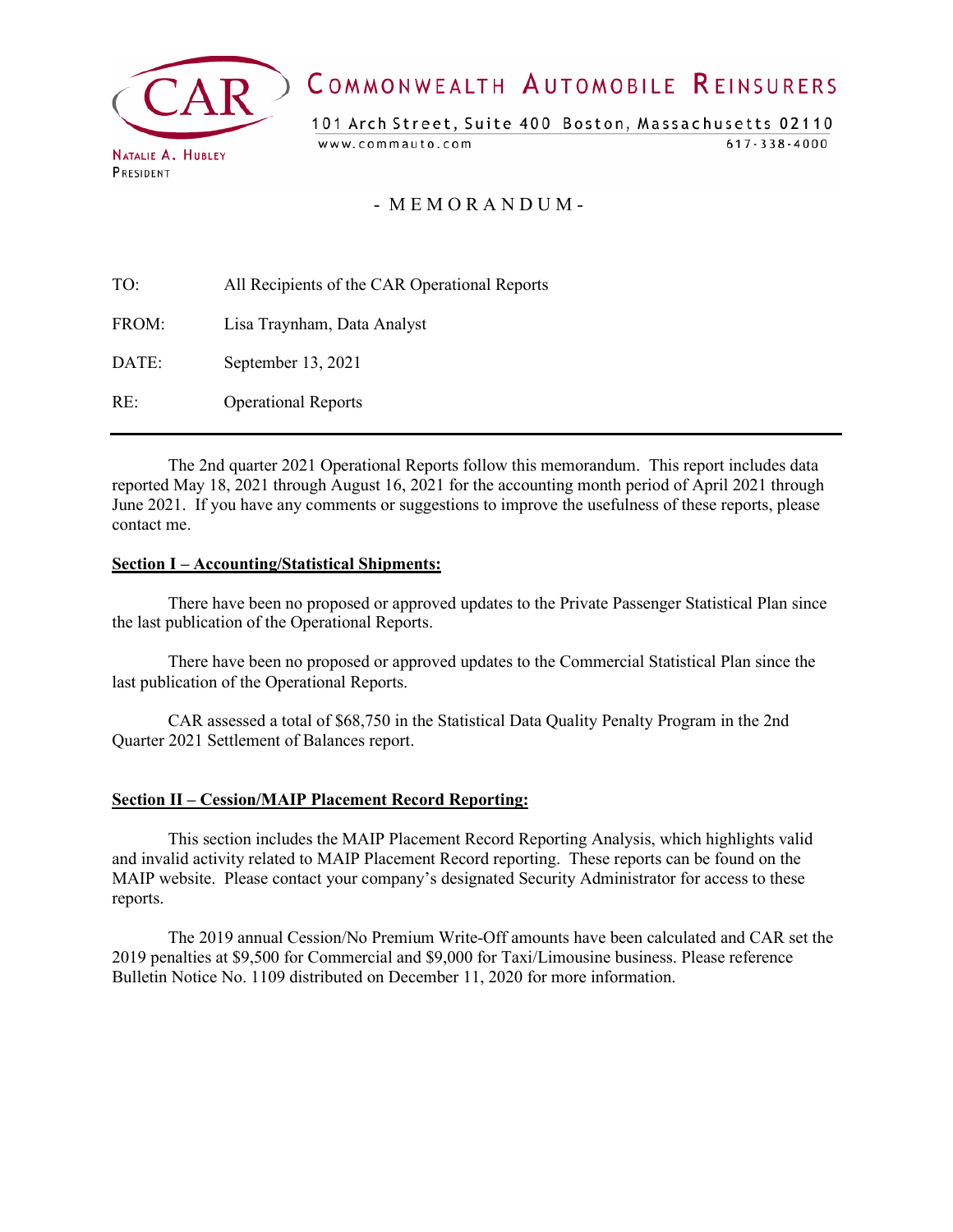#### **Section III – Residual Market Information:**

This section includes various status reports related to Private Passenger – MAIP Residual Market, Commercial Residual Market, participation ratios, and quota share.

CAR ran the CA5010 - Flat Cancellation Audit report on July 26, 2021 using CAR's online system. The documentation is due on October 1, 2021.

As of June 2021, the commercial residual market rate equaled 18.7%.

CAR posted the June 30, 2021 Quarterly Member Participation Reports to its website on September 3, 2021.

CAR ran the 2nd Quarter 2021 Rule 29 credit edit download reports on August 17, 2021.

#### **Section IV – Accounting System Processing:**

CAR produced 2nd Quarter 2021 Critical Error Loss Write-Offs and 10% Loss of Investment Fees. **There were no policies eligible for write-off during the quarter.**

Relative to the Audit Review, CAR lists the "Audit Review" actual and potential penalties against 2020 and 2021 policy effective years for all companies with an error rate over the tolerance level of 1% and 10 policies in error.

The Penalty Forecasting exhibits were made available on CAR's website on September 7, 2021.

#### **Section V - Statistical Agent Functions:**

First Quarter 2021 Statutory Page 14 data was due at CAR on June 15, 2021. Reconciliation Responses for First Quarter 2021 was run on July 1, 2021 and due back on August 2, 2021. Company assessments were included in Second Quarter 2021 Settlement of Balances. Second Quarter 2021 Statutory Page 14 data is due at CAR on September 15, 2021. Second Quarter 2021 Reconciliation is anticipated to run on October 1, 2021.

All companies that exceed the commercial rate edit tolerances are listed on page 22.

#### **Section VI – Communications:**

A new application was added to CAR's website: ERP Commercial Written Premium which assists Servicing Carriers in evaluating their assigned ERPs relative to CAR Rule 14, C – Production Criteria. Also, CAR is nearing completion of a project to move the CAR Accounting error and informational reports and the Reinsurance Audit reports to its website. This project is anticipated to finish in late summer, 2021.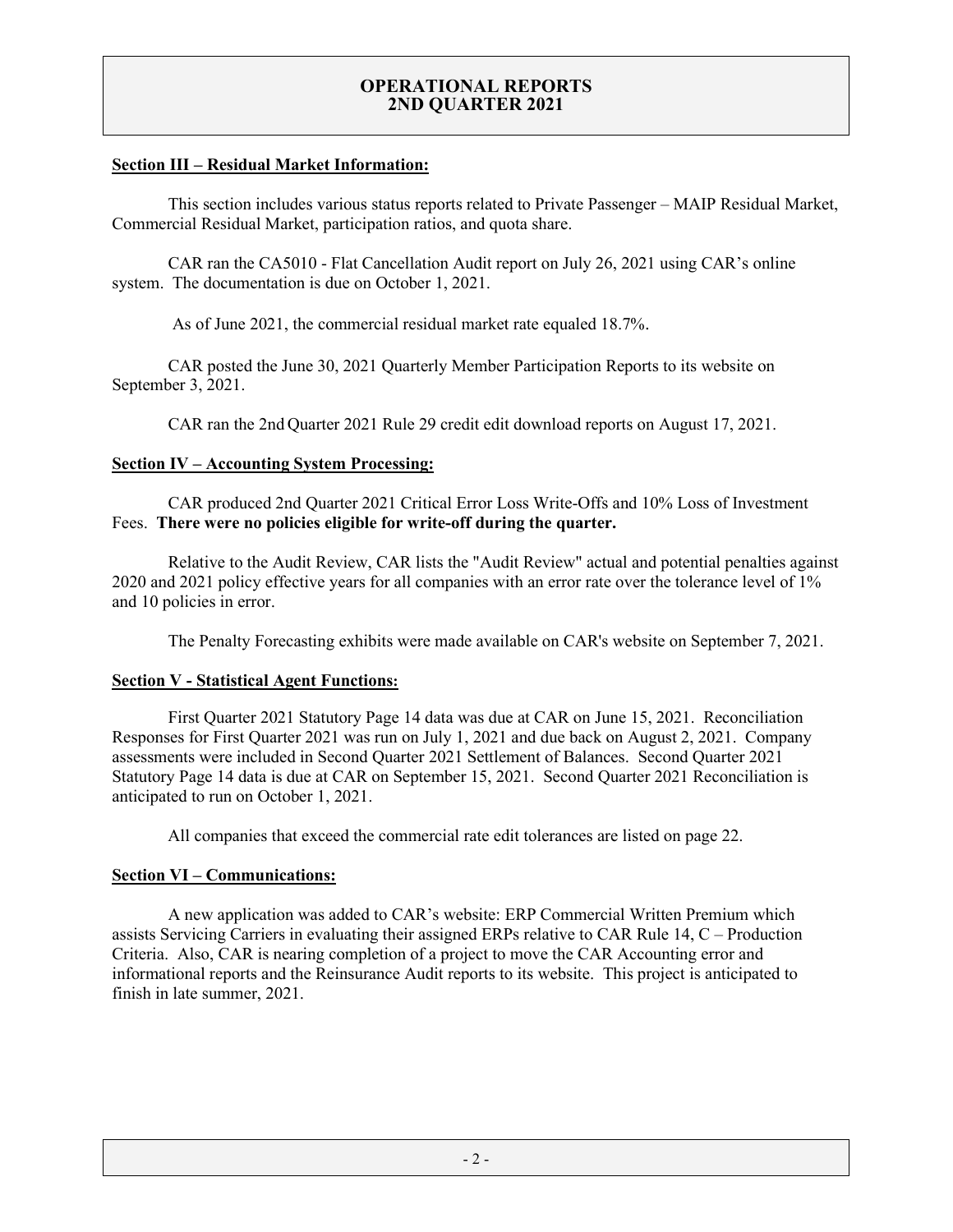# **I. STATISTICAL SYSTEM**

#### A. Reporting of Company Shipments

The monthly submission of statistical data is due at CAR according to the Call Schedule contained in the table below. The timeliness exhibit on the following page reflects the timeliness status of all companies for 2021 as of the second quarter. That is, it reflects those companies whose submissions were not complete by the due date indicated below.

| <b>2021 CALL SCHEDULE</b> |                    |                         |  |  |  |  |  |
|---------------------------|--------------------|-------------------------|--|--|--|--|--|
| <b>Submission</b>         | <b>Quarter</b>     |                         |  |  |  |  |  |
| January 2021              | March 15, 2021     |                         |  |  |  |  |  |
| February 2021             | April 15, 2021     | 1 <sup>st</sup> Quarter |  |  |  |  |  |
| March 2021                | May 17, 2021       |                         |  |  |  |  |  |
| April 2021                | June 15, 2021      |                         |  |  |  |  |  |
| May 2021                  | July 15, 2021      | $2nd$ Quarter           |  |  |  |  |  |
| June 2021                 | August 16, 2021    |                         |  |  |  |  |  |
| <b>July 2021</b>          | September 15, 2021 |                         |  |  |  |  |  |
| August 2021               | October 15, 2021   | 3 <sup>rd</sup> Quarter |  |  |  |  |  |
| September 2021            | November 15, 2021  |                         |  |  |  |  |  |
| October 2021              | December 15, 2021  |                         |  |  |  |  |  |
| November 2021             | January 18, 2022   | 4 <sup>th</sup> Quarter |  |  |  |  |  |
| December 2021             | February 15, 2022  |                         |  |  |  |  |  |

In instances where a company's ceded loss dollars are complete by quarter's end but its ceded premium dollars are not, CAR will assess "loss of investment income" penalties to reimburse the pool for the missing premium dollars. CAR did not assess any "loss of investment income" penalties in second quarter, 2021.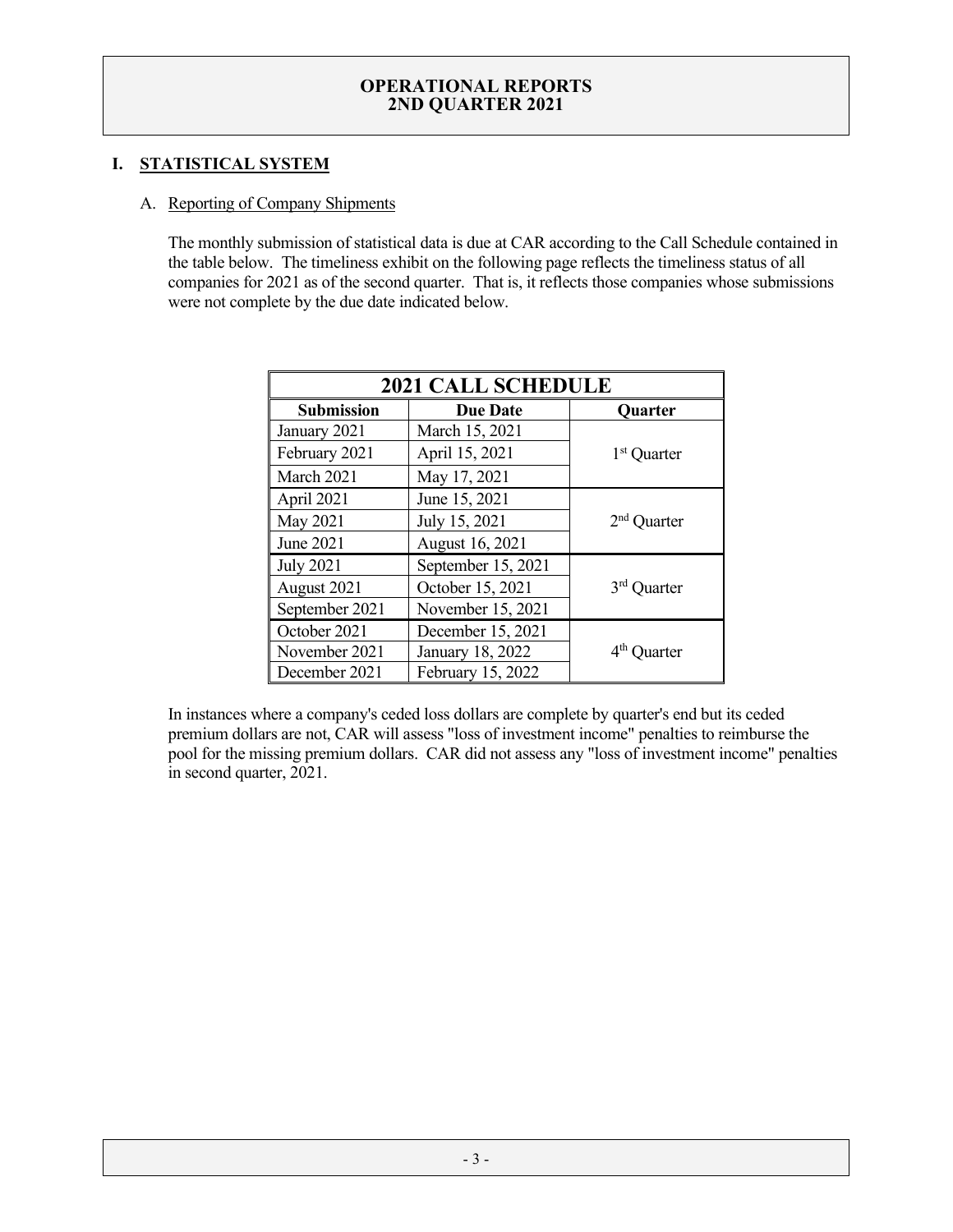# **I. STATISTICAL SYSTEM (continued)**

| $\boldsymbol{co}$ | Jan  | <b>Feb</b> | <b>Mar</b> | <b>Apr</b> | <b>May</b> | Jun  | July | Aug   | <b>Sep</b> | <b>Oct</b> | Nov  | <b>Dec</b> |
|-------------------|------|------------|------------|------------|------------|------|------|-------|------------|------------|------|------------|
| NQ                | 3/15 | 4/15       | 5/17       | 6/15       | 7/15       | 8/16 | 9/15 | 10/15 | 11/15      | 12/15      | 1/18 | 2/15       |
| 030               |      |            | ${\bf PP}$ |            |            | PP   |      |       |            |            |      |            |
| 096               |      | COM        |            |            |            |      |      |       |            |            |      |            |
| 103               | COM  |            |            |            |            |      |      |       |            |            |      |            |
| 118               |      |            |            |            | PP         |      |      |       |            |            |      |            |
| 144               |      |            | COM        |            |            |      |      |       |            |            |      |            |
| 163               | COM  |            |            |            |            |      |      |       |            |            |      |            |
| 313               |      |            |            |            | PP         |      |      |       |            |            |      |            |
| 320               |      |            |            |            |            | PP   |      |       |            |            |      |            |
| 347               |      |            | COM        |            |            |      |      |       |            |            |      |            |
| 349               |      |            | COM        |            |            |      |      |       |            |            |      |            |
| 399               | COM  |            |            |            |            |      |      |       |            |            |      |            |
| 429               |      | COM        | COM        |            |            | COM  |      |       |            |            |      |            |
| 436               |      | COM        |            |            |            |      |      |       |            |            |      |            |
| 437               |      | COM        |            |            |            |      |      |       |            |            |      |            |
| 604               |      |            |            |            |            | PP   |      |       |            |            |      |            |
| 623               | COM  |            |            |            |            |      |      |       |            |            |      |            |
| 989               | PP   |            |            |            |            |      |      |       |            |            |      |            |

Timeliness Report

\*There were no late or rejected shipments for the April 2021 MAS.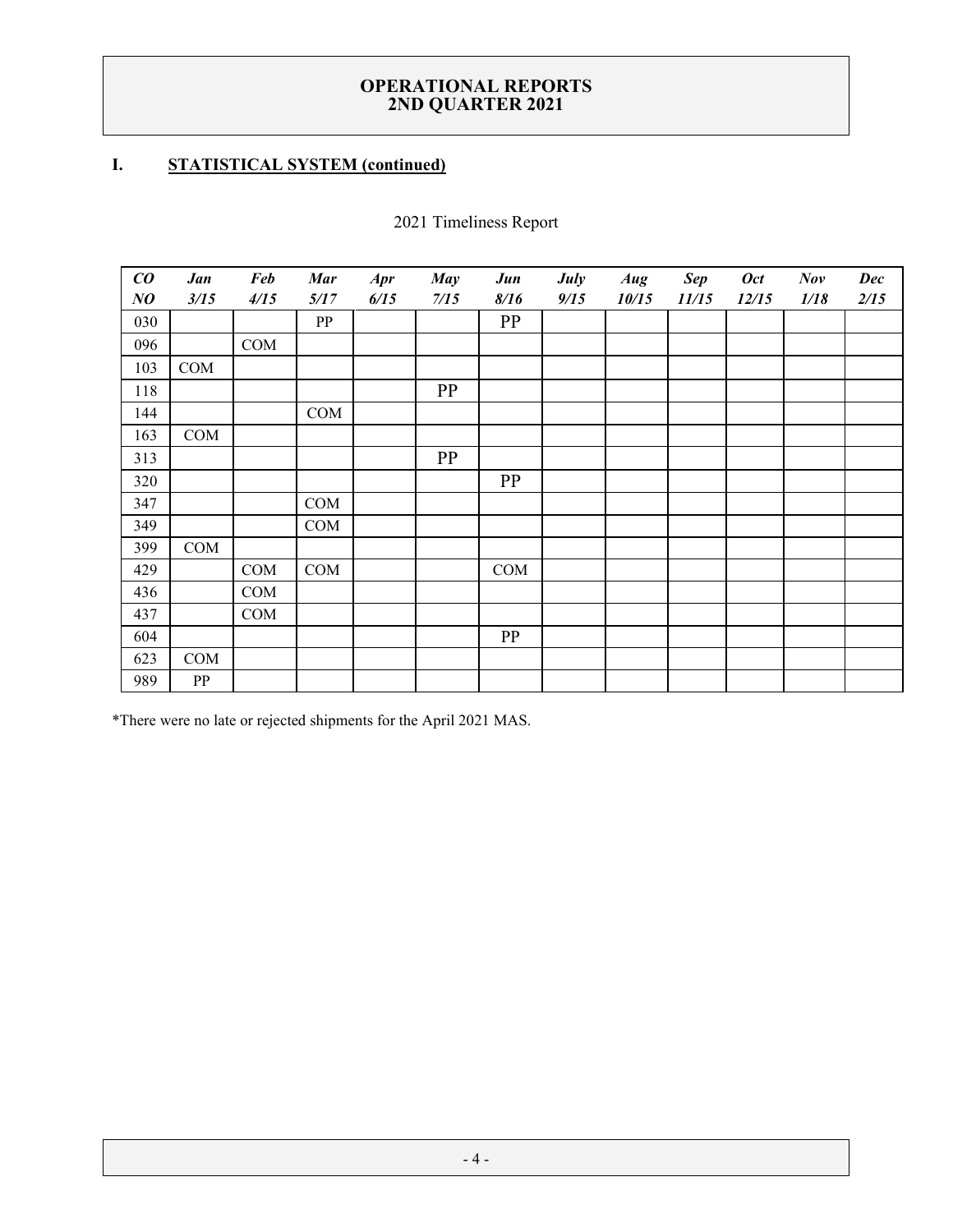# **I. STATISTICAL SYSTEM (continued)**

#### B. Statistical Plan Penalty Fee Program

CAR assesses various statistical penalties as outlined in the Data Quality Penalty Section of the Private Passenger and Commercial Statistical Plans. These penalties include items such as incomplete monthly submissions, late submission of page 15 data, reconciliation responses, distributional analysis response and failure to reduce a statistical shipment's error percent to below 5%.

For 2nd Quarter 2021, CAR assessed a total penalty amount of \$68,750. The table below shows the detail penalties for each company.

|     |                                       |                              | <b>Assessment</b> |
|-----|---------------------------------------|------------------------------|-------------------|
| Co# | <b>Company Name</b>                   | <b>Assessment</b>            | <b>Amount</b>     |
| 030 | American Family Home Ins Co           | Late MAS 03/2021             | \$500             |
| 045 | American Automobile Ins Co            | Late MAS 03/2021             | \$3,000           |
| 096 | <b>Motorist Commercial Mutual Ins</b> | Late DA Response - 12/2020   | \$300             |
| 096 | <b>Motorist Commercial Mutual Ins</b> | Late Page 14 Data - 03/2021  | \$300             |
| 103 | The American Insurance Co             | Late MAS 01/2021             | \$9,000           |
| 103 | The American Insurance Co             | Late MAS 02/2021             | \$6,000           |
| 103 | The American Insurance Co             | Late MAS 03/2021             | \$3,000           |
| 103 | The American Insurance Co             | Late DA Response - 12/2020   | \$150             |
| 109 | Pennsylvania Lumbermens Mutual        | Late DA Response - 12/2020   | \$300             |
| 110 | Knightbrook Insurance Company         | Stat Err > 5% - 01/2021      | \$300             |
| 116 | <b>Security National Insurance</b>    | Late DA Response - 12/2020   | \$150             |
| 118 | Privilege Underwriters (PURE)         | Late MAS 05/2021             | \$500             |
| 125 | AmGUARD Insurance Company             | Late Page 14 Data - 03/2021  | \$100             |
| 129 | Ascot Insurance Company               | Late Page 14 Data - 03/2021  | \$100             |
| 143 | American Hallmark Ins of Texas        | Late DA Response - 12/2020   | \$300             |
| 144 | <b>Wesco Insurance Company</b>        | Late MAS 03/2021             | \$500             |
| 144 | Wesco Insurance Company               | Late DA Response - 12/2020   | \$150             |
| 163 | Associated Indemnity Co               | Late MAS 02/2021             | \$6,000           |
| 163 | Associated Indemnity Co               | Late MAS 03/2021             | \$3,000           |
| 194 | Bankers Standard Insurance Co         | Stat Err > 5% - 03/2021      | \$150             |
| 201 | AIG Property & Casualty Co (PP)       | Stat Err > 5% - 02/2021      | \$600             |
| 206 | Nationwide Agribusiness Ins Co        | Stat Err > 5% - 03/2021      | \$600             |
| 219 | <b>Safety National Casualty Corp</b>  | Stat Err > 5% - 03/2021      | \$150             |
| 219 | <b>Safety National Casualty Corp</b>  | Stat Err > 5% - 04/2021      | \$300             |
| 247 | <b>National Casualty Company</b>      | Stat Err > 5% - 03/2021      | \$150             |
| 265 | Berkley National Insurance Co         | Stat Err > 5% - 02/2021      | \$150             |
| 306 | Dealers Assurance Company             | Rescind Pg 14 Data - 12/2020 | (\$1,300)         |
| 313 | Essentia Insurance Company            | Stat Err > 5% - 03/2021      | \$150             |
| 313 | Essentia Insurance Company            | Late MAS - 05/2021           | \$500             |

#### Penalty Assessments 2nd Quarter 2021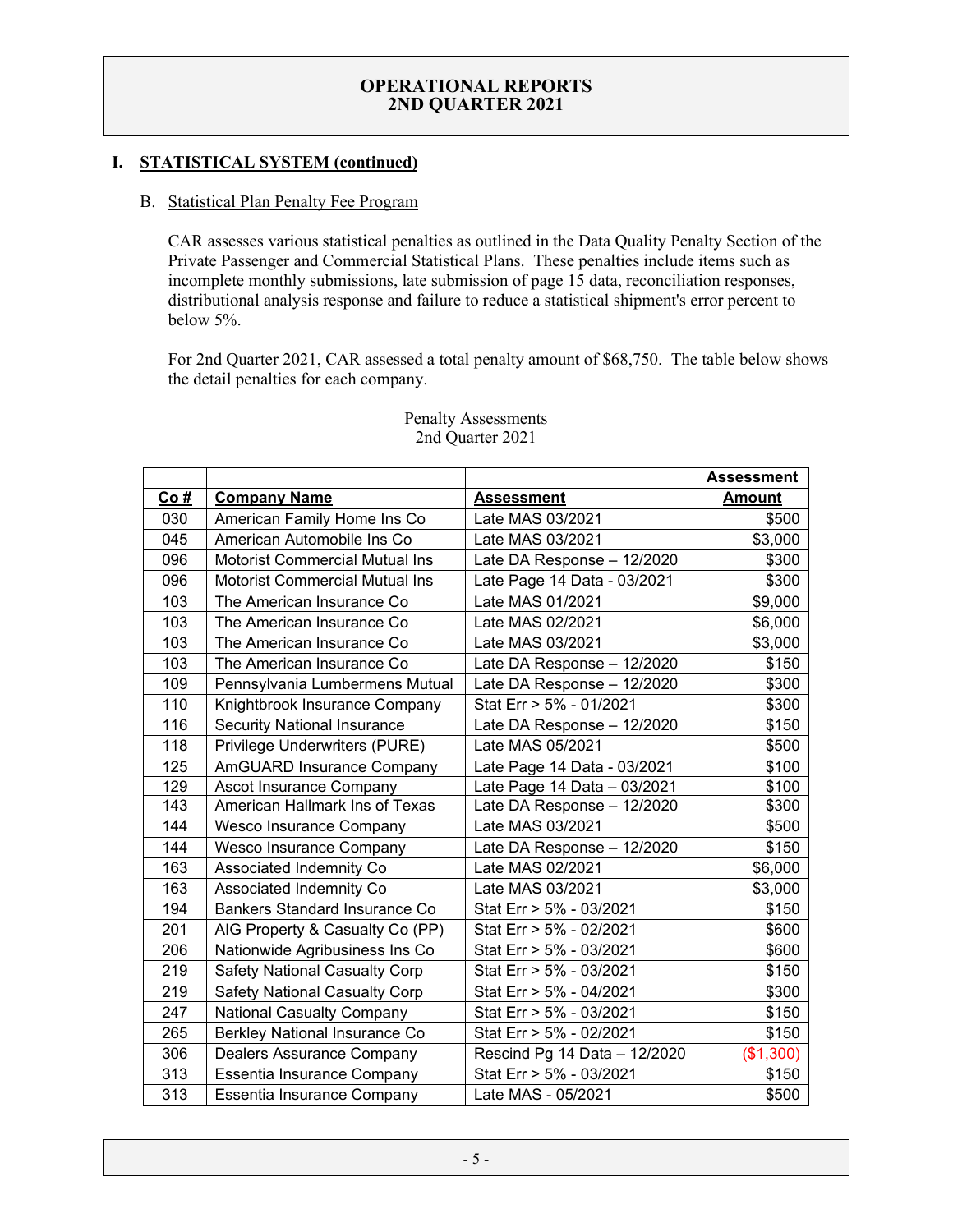# **I. STATISTICAL SYSTEM (continued)**

# B. Statistical Plan Penalty Fee Program (continued)

|     |                                      |                             | <b>Assessment</b> |
|-----|--------------------------------------|-----------------------------|-------------------|
| Co# | <b>Company Name</b>                  | <b>Assessment</b>           | <b>Amount</b>     |
| 323 | <b>Esurance Insurance Company</b>    | Stat Err > 5% - 01/2021     | \$150             |
| 323 | <b>Esurance Insurance Company</b>    | Late DA Response - 12/2020  | \$150             |
| 336 | <b>Employer's Mutual Casualty Co</b> | Stat Err > 5% - 04/2021     | \$150             |
| 347 | Selective Insurance Co of SC         | Late MAS - 03/2021          | \$500             |
| 349 | Selective Insurance Co of SE         | Late MAS - 03/2021          | \$500             |
| 399 | Fireman's Fund Insurance Co          | Late MAS 01/2021            | \$9,000           |
| 399 | Fireman's Fund Insurance Co          | Late MAS 02/2021            | \$6,000           |
| 399 | Fireman's Fund Insurance Co          | Late MAS 03/2021            | \$3,000           |
| 429 | Government Employee's (Comm)         | Late MAS 03/2021            | \$500             |
| 486 | Harleysville Preferred Ins Co        | Stat Err > 5% - 03/2021     | \$150             |
| 549 | Manufacturers Alliance Ins Co        | Rescind DA Resp - 12/2020   | (\$150)           |
| 597 | <b>Permanent General Assurance</b>   | Late Page 14 Data - 03/2021 | \$900             |
| 622 | National Interstate Insurance Co     | Late DA Response - 12/2020  | \$150             |
| 623 | <b>National Surety Corporation</b>   | Late MAS - 02/2021          | \$6,000           |
| 623 | <b>National Surety Corporation</b>   | Late MAS - 03/2021          | \$3,000           |
| 737 | Progressive Casualty Ins Co          | Stat Err > 5% - 03/2021     | \$150             |
| 756 | <b>RLI Insurance Company</b>         | Stat Err > 5% - 03/2021     | \$300             |
| 833 | Berkley Hathaway Specialty Ins Co    | Stat Err > 5% - 04/2021     | \$450             |
| 844 | Tokio Marine America Ins Co          | Stat Err > 5% - 03/2021     | \$150             |
| 951 | Vanliner Insurance Company           | Late DA Response - 12/2020  | \$150             |
| 963 | Harleysville Worcester Ins Co        | Stat Err > 5% - 03/2021     | \$150             |
| 979 | American Bankers Ins Co of FL        | Stat Err > 5% - 03/2021     | \$150             |
| 989 | Foremost Insurance Company           | Stat Err > 5% - 01/2021     | \$150             |
| 989 | Foremost Insurance Company           | Stat Err > 5% - 02/2021     | \$150             |
| 989 | <b>Foremost Insurance Company</b>    | Stat Err > 5% - 03/2021     | \$300             |
| 989 | <b>Foremost Insurance Company</b>    | Stat Err > 5% - 04/2021     | \$300             |
| 992 | Motors Insurance Corporation         | Late Expln - 03/2021        | \$1,100           |
| 996 | Indemnity Ins Co of North America    | Late DA Response - 12/2020  | \$150             |
|     |                                      |                             |                   |
|     |                                      | Total                       | \$68,750          |

#### Penalty Assessments 2nd Quarter 2021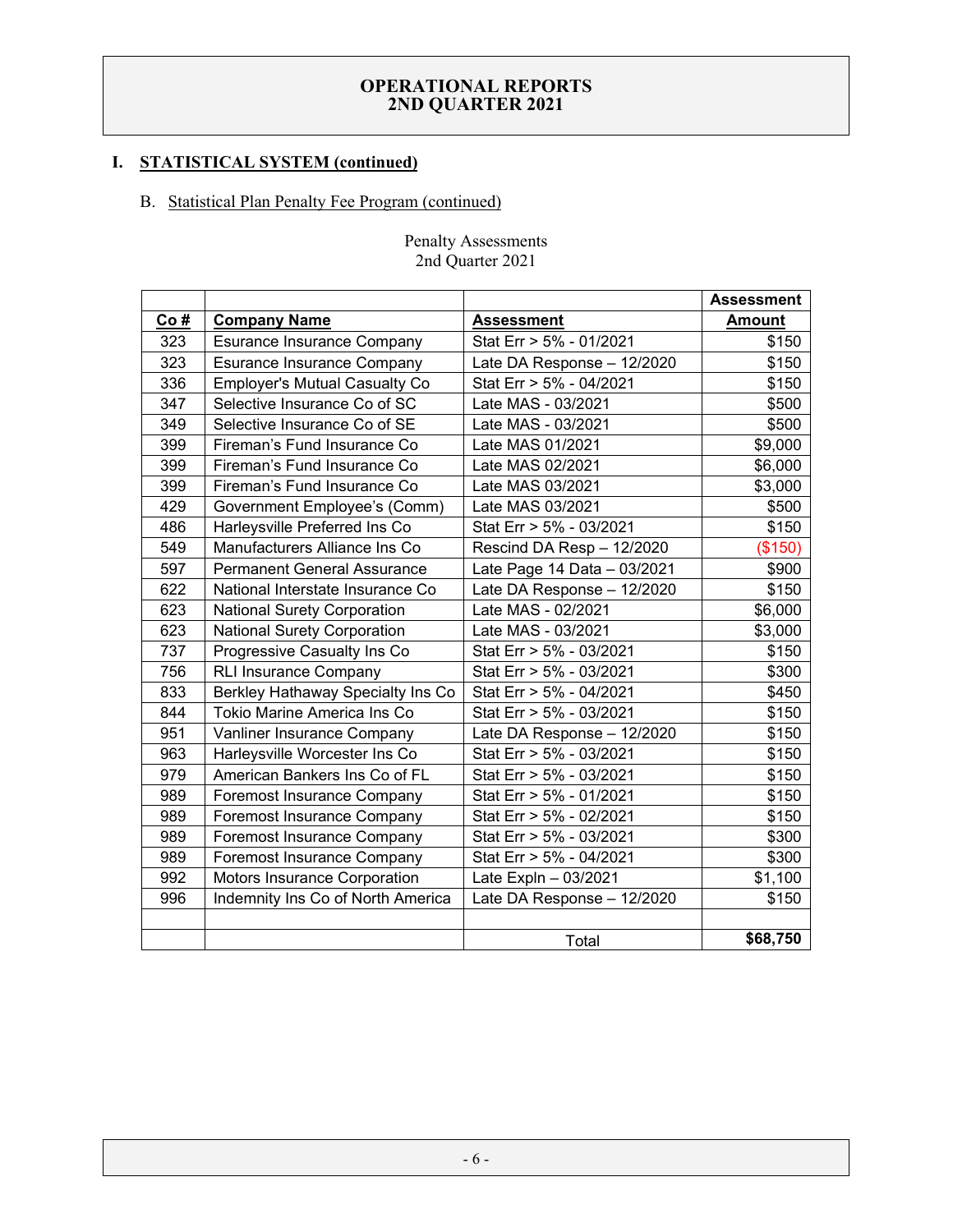# **II. CESSION/MAIP PLACEMENT RECORD REPORTING**

#### A. Cession Submission

CAR accepts cession data via two different methods: on-line entry through CAR's website and FTP transmission. Please contact your company's Data Analyst if you need assistance in gaining access to CAR's website application.

CAR accepts cession records and cession corrections on commercial business for policy years 2019 - 2021.

#### B. Cession Backdates

1. TX1/TX2 Cession Backdate Appeals based on Intent to Cede

In instances where a company provides documentation showing its intent to cede a specific policy, CAR maintains the authority to act upon those appeals provided the backdate request does not exceed 25 policies. Furthermore, the appeal and associated documentation must meet the criteria outlined in Chapter 2 of the Manual of Administrative Procedures. For any policy that does not meet the criteria, CAR does not have the authority to grant the appeal; the company then can present the appeal before the Operations Committee.

There have been no "intent-to-cede" appeals since the last publication of the Operational Reports.

2. TX5 Cession Backdate Appeals

In instances where a company intended to write a policy voluntary, it can appeal for a transaction 5 (uncede) backdate. CAR maintains the authority to approve these types of appeals when the documentation provided clearly shows the company made the decision to write the policy voluntary prior to the policy effective date.

There have been no TX5 backdate requests made since the last publication of the Operational Reports.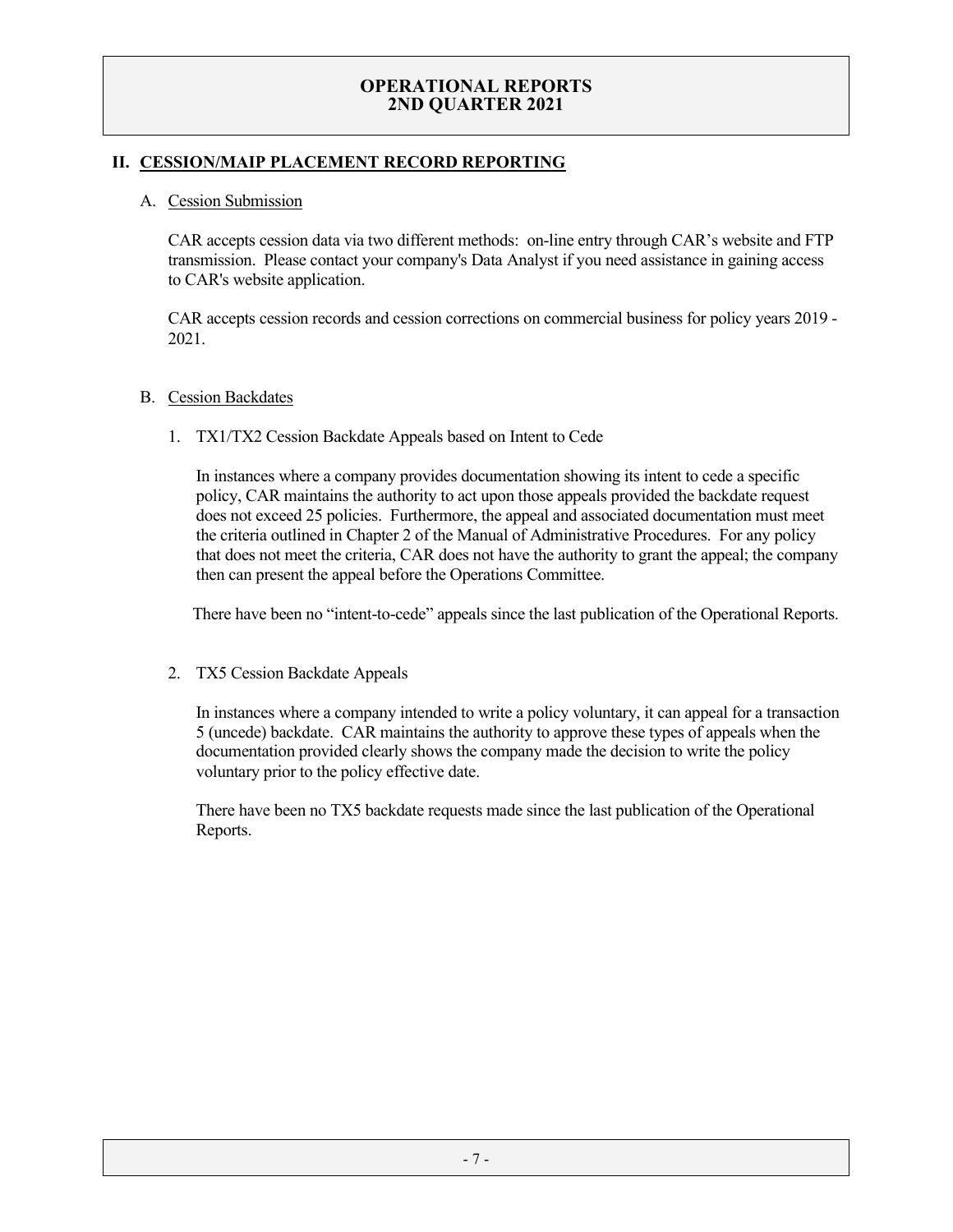### **II. CESSION/MAIP PLACEMENT RECORD REPORTING (continued)**

#### 3. CR215 Cessions Automatically Backdated

On a quarterly basis, CAR produces the CR215 report that shows the volume of cessions backdated for involuntary producer business. The program monitors the three current reporting years for cession activity. Accordingly, CAR ran the latest report August 2, 2021 monitoring policy years 2019, 2020 and 2021 for 2nd Quarter 2021.

#### **No company exceeded the tolerances for policy effective years 2019, 2020 and 2021 as of the 2nd Quarter 2021 report.**

The following exhibits show the industry's volume of backdated cessions. On the report itself, the column to the right of percent backdated indicates if the volume of backdated producers exceeds the tolerance level. Accordingly:

- $\blacksquare$  an asterisk (\*) indicates that more than 5% of the total new business cessions for the company are backdated.
- a pound symbol  $(\#)$  indicates more than 5% are backdated but fall within the tolerance level. (*The tolerance level is 5% and 25 policies in error).*

| CO NO  | <b>POLICIES</b><br><b>ELIGIBLE</b> | <b>BACKDATED</b><br><b>POLICIES</b> | <b>PERCENT</b><br><b>BACKDATED</b> | $\frac{6}{9}$<br><b>CHANGE</b> | <b>PD LOSSES</b><br><b>COVERED</b> | <b>O/S LOSSES</b><br><b>COVERED</b> |
|--------|------------------------------------|-------------------------------------|------------------------------------|--------------------------------|------------------------------------|-------------------------------------|
| 154    | 343                                |                                     | 0.6                                | 0.0                            |                                    |                                     |
| 279    |                                    |                                     | 0.0                                | 0.0                            |                                    |                                     |
| 717    | 197                                |                                     | 2.0                                | 0.0                            |                                    |                                     |
| 732    | 160                                |                                     | 0.6                                | 0.0                            |                                    |                                     |
| 734    | 156                                |                                     | 2.6                                | 0.0                            |                                    |                                     |
| 773    |                                    |                                     | 0.0                                | 0.0                            |                                    |                                     |
| Totals | 867                                |                                     | $.3\%$                             | $\rm N/A$                      |                                    |                                     |

#### Policy Year 2019 Commercial

indicates that more than 5% of the total new business cessions for the company are backdated.

# indicates more than 5% are backdated but fall within the tolerance level. (*The tolerance level is 5% and 25 policies in error).*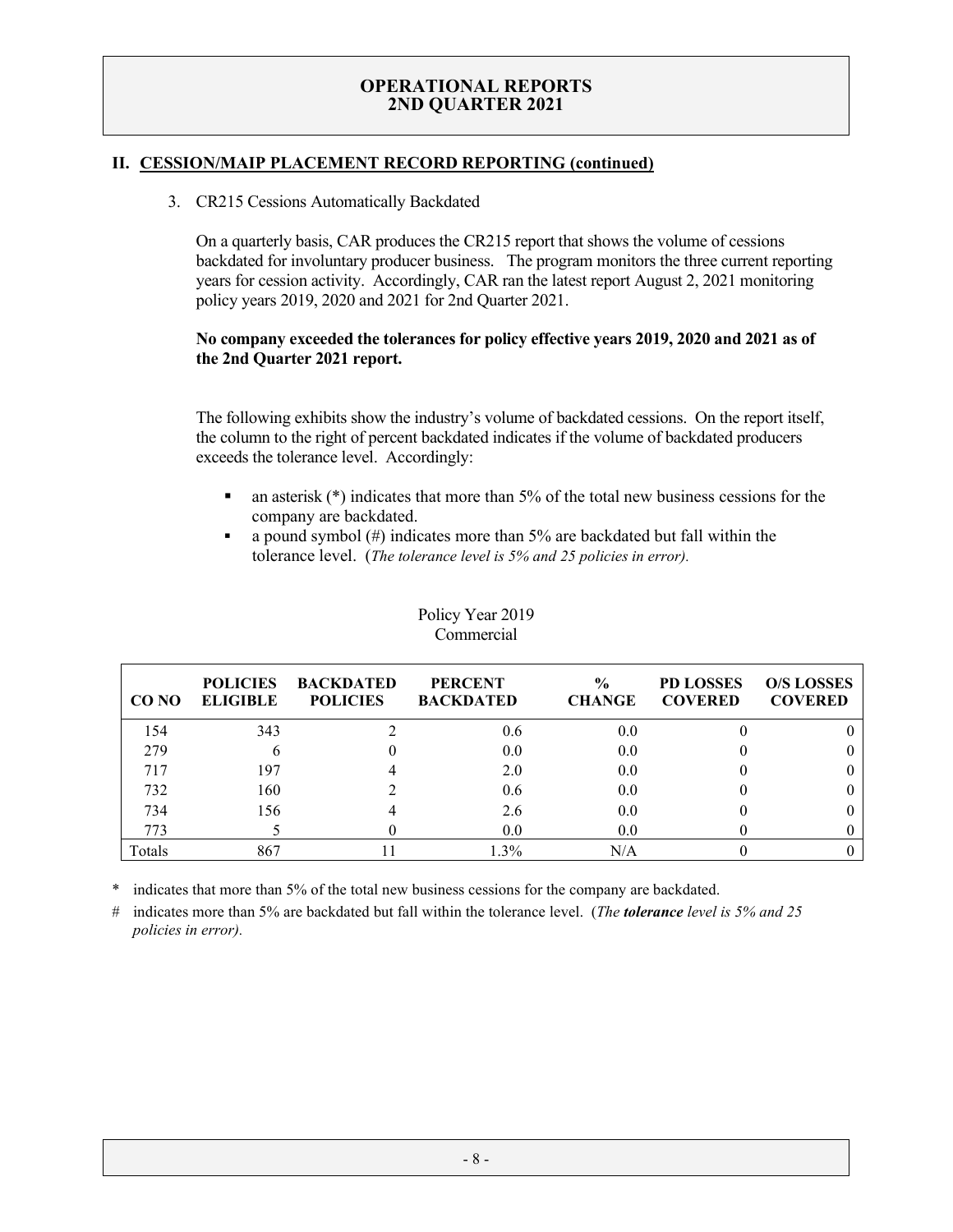# **II. CESSION/MAIP PLACEMENT RECORD REPORTING (continued)**

| CO NO  | <b>POLICIES</b><br><b>ELIGIBLE</b> | <b>BACKDATED</b><br><b>POLICIES</b> | <b>PERCENT</b><br><b>BACKDATED</b> | $\frac{0}{0}$<br><b>CHANGE</b> | <b>PD LOSSES</b><br><b>COVERED</b> | <b>O/S LOSSES</b><br><b>COVERED</b> |
|--------|------------------------------------|-------------------------------------|------------------------------------|--------------------------------|------------------------------------|-------------------------------------|
| 154    | 261                                |                                     | 0.0                                | 0.0                            |                                    |                                     |
| 279    |                                    |                                     | 0.0                                | 0.0                            |                                    |                                     |
| 717    | 89                                 |                                     | 2.2                                | 0.0                            |                                    |                                     |
| 732    | 108                                |                                     | 0.9                                | 0.0                            |                                    |                                     |
| 734    | 67                                 |                                     | 3.0                                | 0.0                            |                                    |                                     |
| 773    |                                    |                                     | 0.0                                | 0.0                            |                                    |                                     |
| Totals | 529                                |                                     | $0.9\%$                            | N/A                            |                                    |                                     |

# Policy Year 2020 Commercial

\* indicates that more than 5% of the total new business cessions for the company are backdated.

# indicates more than 5% are backdated but fall within the tolerance level. (*The tolerance level is 5% and 25 policies in error).*

# Policy Year 2021 Commercial

| CO NO  | <b>POLICIES</b><br><b>ELIGIBLE</b> | <b>BACKDATED</b><br><b>POLICIES</b> | <b>PERCENT</b><br><b>BACKDATED</b> |   | $\frac{0}{0}$<br><b>CHANGE</b> | <b>PD LOSSES</b><br><b>COVERED</b> | <b>O/S LOSSES</b><br><b>COVERED</b> |
|--------|------------------------------------|-------------------------------------|------------------------------------|---|--------------------------------|------------------------------------|-------------------------------------|
| 154    | 101                                |                                     | 1.0                                |   | $-0.4$                         |                                    |                                     |
| 279    |                                    |                                     | 0.0                                |   | 0.0                            |                                    |                                     |
| 717    | 39                                 |                                     | 0.0                                |   | 0.0                            |                                    |                                     |
| 732    | 42                                 |                                     | 0.0                                |   | 0.0                            |                                    |                                     |
| 734    |                                    |                                     | 9.5                                | # | 7.6                            |                                    |                                     |
| 773    |                                    |                                     | 0.0                                |   | 0.0                            |                                    |                                     |
| Totals | 227                                |                                     | $2.2\%$                            |   | N/A                            |                                    |                                     |

\* indicates that more than 5% of the total new business cessions for the company are backdated.

# indicates more than 5% are backdated but fall within the tolerance level. (*The tolerance level is 5% and 25 policies in error).*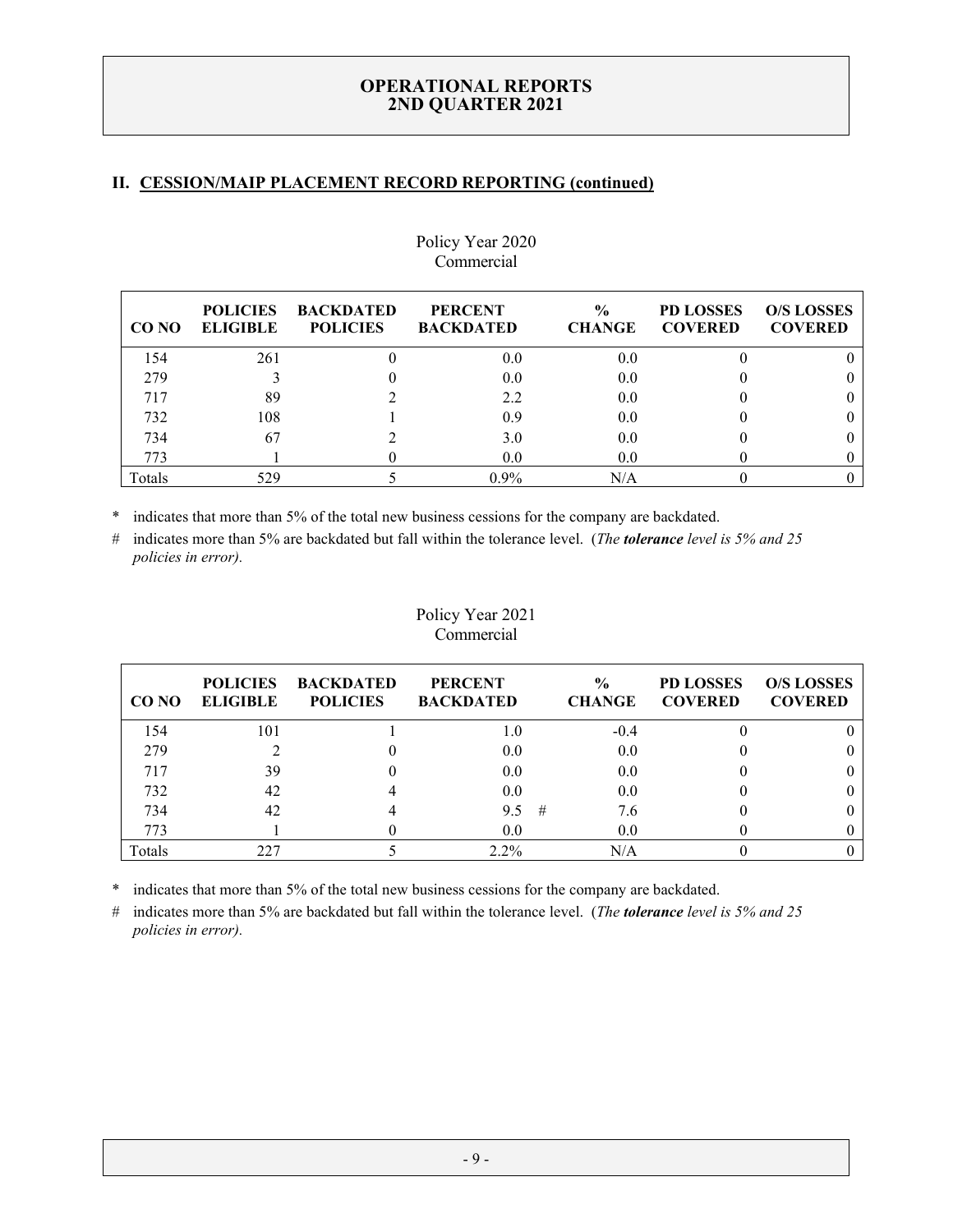# **II. CESSION/MAIP PLACEMENT RECORD REPORTING (continued)**

#### C. CA5010 Flat Cancellation Audit

Twice per year CAR runs the CA5010 - Flat Cancellation Documentation Listing. Its purpose is to randomly sample flat-canceled policies to verify that the industry is using flat-cancellation transactions properly. The report was run on July 26, 2021 and the documentation is due back on October 1, 2021. Please note documentation can now be uploaded through the CAR Accounting application on the website using your account id and password.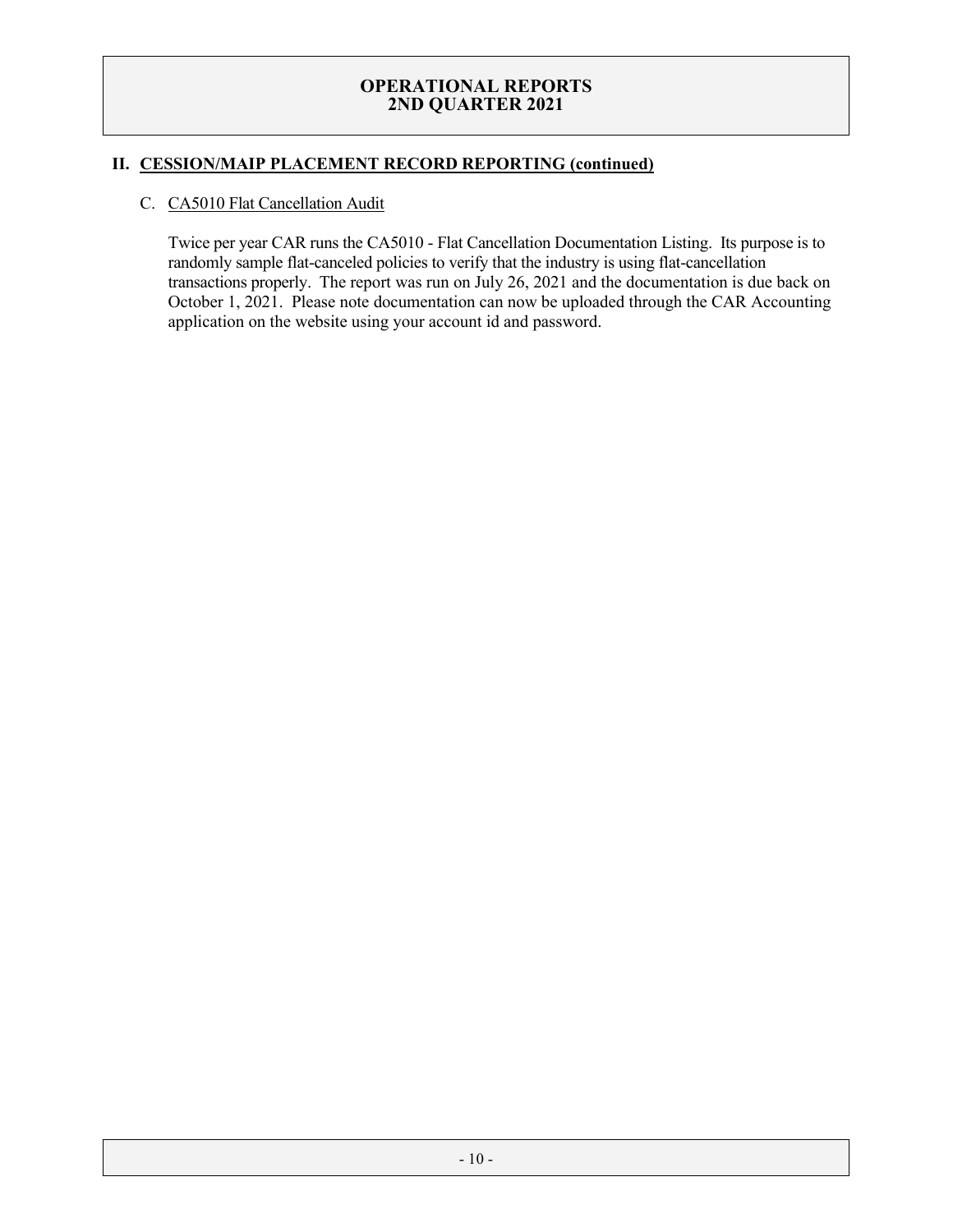# **II. CESSION/MAIP PLACEMENT RECORD REPORTING (continued)**

#### D. MAIP Placement Record Reporting Analysis

On a monthly basis, CAR reviews the quality of MAIP Placement Record reporting and produces a report which highlights the error counts for various types of errors. Companies with excessive error counts are contacted and requested to research the cause of its reporting problem and if appropriate provide a corrective action plan.

# COMMONWEALTH AUTOMOBILE REINSURERS MAIP PLACEMENT RECORD REPORTING ANALYSIS Reflects Statistically Reported Data for Policy Effective Months 07/2020 to 06/2021 Reflects MAIP Placement Record Reported Data as of August 18, 2021

|         |                  |                  |                  | Rejected         |                  | <b>MAIP</b>      |                |
|---------|------------------|------------------|------------------|------------------|------------------|------------------|----------------|
|         | Missing          | Rejected         | Fatal            | Take-Out         | MPRs with        | Premium with     | Active         |
| Company | <b>MPRs</b>      | <b>MPRs</b>      | <b>MPRs</b>      | Credits          | No Premium       | No MPR           | <b>MPRs</b>    |
| 113     | $\boldsymbol{0}$ | $\boldsymbol{0}$ | $\boldsymbol{0}$ | $\boldsymbol{0}$ | $\boldsymbol{0}$ | 1                | 263            |
| 153     | $\mathbf{1}$     | $\mathbf{0}$     | $\mathbf{1}$     | 28               | $\overline{8}$   | $\overline{2}$   | 2280           |
| 192     | $\mathbf{0}$     | $\mathbf{1}$     | $\boldsymbol{0}$ | $\boldsymbol{0}$ | $\boldsymbol{0}$ | $\mathbf{0}$     | 372            |
| 193     | $\mathbf{0}$     | $\overline{4}$   | $\mathbf{1}$     | $\boldsymbol{0}$ | $\boldsymbol{0}$ | 21               | 31             |
| 202     | $\mathbf{0}$     | $\overline{0}$   | $\overline{0}$   | $\overline{0}$   | $\boldsymbol{0}$ | $\mathbf{0}$     | 100            |
| 250     | $\boldsymbol{0}$ | $\mathbf{0}$     | $\mathbf{0}$     | $\boldsymbol{0}$ | $\boldsymbol{0}$ | $\mathbf{0}$     | 9              |
| 258     | $\mathbf{0}$     | $\mathbf{0}$     | $\overline{0}$   | $\overline{0}$   | $\boldsymbol{0}$ | $\overline{0}$   | 11             |
| 279     | 5                | 25               | 1120             | 10               | 77               | 395              | 10235          |
| 304     | $\mathbf{0}$     | $\boldsymbol{0}$ | $\mathbf{0}$     | $\mathbf{0}$     | $\boldsymbol{0}$ | $\boldsymbol{0}$ | $\overline{4}$ |
| 308     | $\mathbf{0}$     | $\boldsymbol{0}$ | $\overline{0}$   | $\boldsymbol{0}$ | $\boldsymbol{0}$ | $\mathbf{0}$     | 109            |
| 315     | $\mathbf{0}$     | $\overline{0}$   | $\boldsymbol{0}$ | $\mathbf{0}$     | $\boldsymbol{0}$ | $\overline{0}$   | 31             |
| 354     | $\boldsymbol{0}$ | 61               | $\mathbf{1}$     | $\overline{0}$   | $\mathbf 1$      | 154              | 2738           |
| 363     | $\mathbf{0}$     | $\mathbf{0}$     | $\overline{0}$   | $\overline{0}$   | $\overline{0}$   | $\mathbf{0}$     | 106            |
| 422     | $\mathbf{0}$     | $\mathbf{0}$     | $\overline{0}$   | $\boldsymbol{0}$ | $\boldsymbol{0}$ | $\mathbf{0}$     | 65             |
| 531     | $\boldsymbol{0}$ | $\boldsymbol{0}$ | $\mathbf{0}$     | $\mathbf{0}$     | $\mathbf{1}$     | $\mathbf{0}$     | 679            |
| 584     | $\boldsymbol{0}$ | 1                | $\mathbf{1}$     | $\mathbf{0}$     | $\boldsymbol{0}$ | 1                | 741            |
| 604     | 9                | $\mathbf{0}$     | 125              | $\overline{0}$   | 23               | $\mathbf{1}$     | 109            |
| 612     | $\mathbf{1}$     | $\mathbf{1}$     | 9                | 41               | $\boldsymbol{0}$ | 3                | 707            |
| 664     | $\overline{3}$   | 16               | $\overline{0}$   | $\mathbf{1}$     | $\boldsymbol{0}$ | $\overline{7}$   | 1215           |
| 724     | $\boldsymbol{0}$ | $\boldsymbol{0}$ | $\overline{2}$   | $\boldsymbol{0}$ | $\boldsymbol{0}$ | $\boldsymbol{0}$ | 450            |
| 726     | $\boldsymbol{0}$ | $\mathbf{0}$     | $\overline{0}$   | $\overline{0}$   | $\mathbf{0}$     | $\mathbf{0}$     | 9              |
| 731     | $\boldsymbol{0}$ | $\mathbf{0}$     | $\mathbf{0}$     | 51               | $\mathbf{0}$     | $\mathbf{0}$     | $\overline{0}$ |
| 735     | $\boldsymbol{0}$ | $\mathbf{0}$     | $\mathbf{0}$     | $\boldsymbol{0}$ | $\boldsymbol{0}$ | $\mathbf{0}$     | 314            |
| 773     | $\overline{0}$   | $\overline{0}$   | 31               | 28               | 3                | $\overline{3}$   | 3458           |
| 827     | $\boldsymbol{0}$ | $\boldsymbol{0}$ | $\boldsymbol{0}$ | $\boldsymbol{0}$ | $\boldsymbol{0}$ | $\mathbf{0}$     | 424            |
| 890     | $\mathbf{0}$     | $\mathbf{0}$     | $\overline{0}$   | $\mathbf{0}$     | $\boldsymbol{0}$ | $\overline{0}$   | 189            |
| 908     | $\mathbf{0}$     | $\mathbf{0}$     | $\overline{0}$   | $\overline{0}$   | $\mathbf{1}$     | $\boldsymbol{0}$ | 2636           |
| 959     | $\mathbf{0}$     | $\mathbf{0}$     | $\overline{0}$   | $\overline{0}$   | $\mathbf{0}$     | $\mathbf{0}$     | 34             |
| 988     | $\mathbf{0}$     | $\mathbf{1}$     | 5                | 11               | $\boldsymbol{0}$ | $\mathbf{1}$     | 817            |
| Average | $\mathbf{1}$     | $\overline{4}$   | 45               | 6                | $\overline{4}$   | 20               | 970            |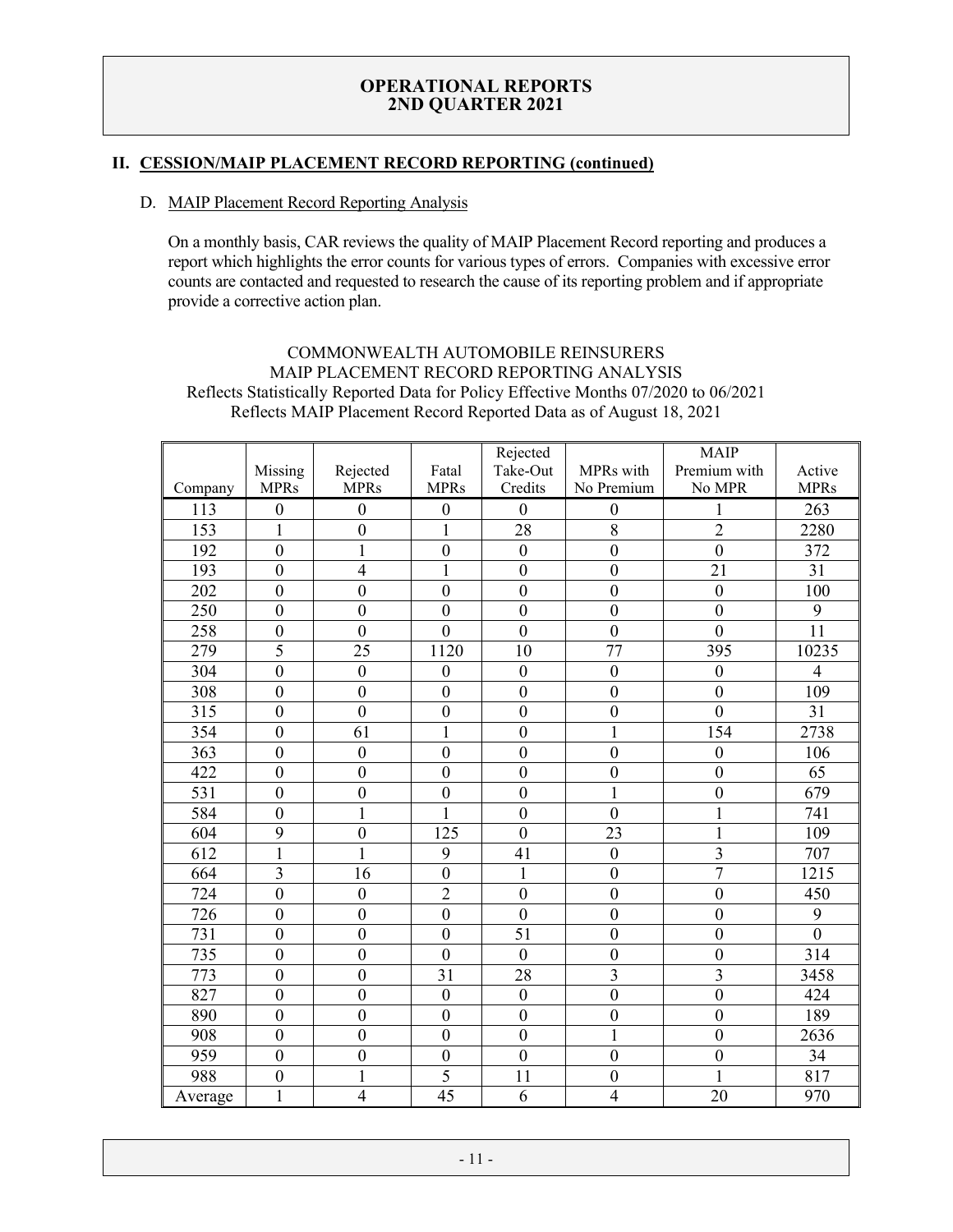# **III. RESIDUAL MARKET INFORMATION**

### A. Residual Market Volumes

The MAIP Residual Market and Commercial Residual Market volume results for the past seven years are highlighted in the chart below. The residual market rate for the current year is based on statistically reported data only and does not include estimates for missing data.

| <b>Effective</b><br>Year | <b>MAIP Residual</b><br>Market % | <b>Commercial</b><br>Cession % | <b>Time Period</b>  |
|--------------------------|----------------------------------|--------------------------------|---------------------|
| 2015                     | $2.6\%$                          | 20.4%                          | <b>Final Result</b> |
| 2016                     | $1.4\%$                          | 21.8%                          | <b>Final Result</b> |
| 2017                     | $1.3\%$                          | 22.1%                          | <b>Final Result</b> |
| 2018                     | $1.2\%$                          | 22.7%                          | <b>Final Result</b> |
| 2019                     | $1.0\%$                          | 21.6%                          | <b>Final Result</b> |
| 2020                     | $0.7\%$                          | 18.6%                          | <b>Final Result</b> |
| 2021                     | 0.5%                             | 18.7%                          | As of June, 2021    |

Commercial Residual Market volume reports are available on CAR's website [\(www.commauto.com\)](http://www.commauto.com/).

#### B. Private Passenger – Massachusetts Automobile Insurance Plan (MAIP)

|  |  |  |  |  | Policy Year 2021 Results as of June, 2021 |
|--|--|--|--|--|-------------------------------------------|
|--|--|--|--|--|-------------------------------------------|

|                          | 2021<br>@ 06 Months | %<br><b>Total</b> | 2020<br>@ Final | % Total |
|--------------------------|---------------------|-------------------|-----------------|---------|
| MAIP Assigned (CAR-ID 9) | 13.453              | 0.5%              | 33.206          | 0.7%    |
| MAIP Retained (CAR-ID 8) | 2.473.005           | 99.5%             | 4,728,938       | 99.3%   |
| Total                    | 2,486,458           | 100.0%            | 4,762,144       | 100.0%  |

#### C. Private Passenger MAIP Premium and Loss Reports

Private Passenger Premium and Loss reports have been updated through June, 2021 on August 23, 2021 and are available on CAR's website in the MAIP section under Company. These reports provide summary policy year information for statistically reported MAIP assignments (CAR ID Code 9), including premiums, losses, loss ratio, and data for frequency/severity displayed historically by accounting quarter. Member companies will have access to both their own company reports, as well as the industry.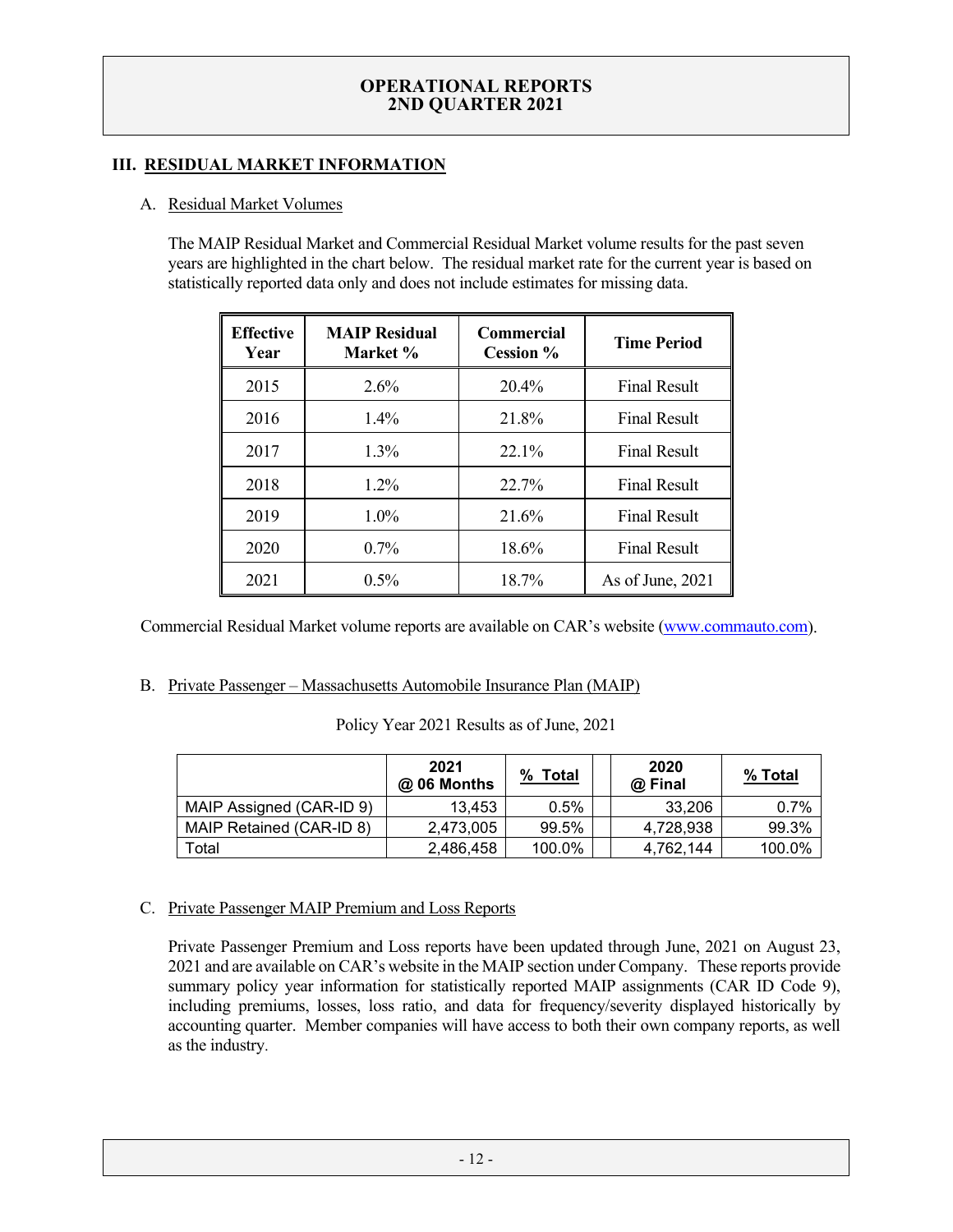#### **III. RESIDUAL MARKET INFORMATION (continued)**

#### D. Production of Quarterly Participation Reports

CAR posted the June 2021 Quarterly Member Participation Reports to its website on September 3, 2021. From CAR's home page, click Reports sign-on and then select Settlement of Balances. These are secure reports that require a CAR website user id and password to view. Please contact your company's security administrator to request access.

#### E. Participation Base Data

The 2nd Quarter 2021 estimated Participation Ratios using data reported through the June 30, 2021 monthly accounting shipments will be posted to CAR's website by September 30, 2021.

The Final 2020 Participation Ratios using data reported through the December 2020 monthly accounting shipment were calculated and included in the June Quarter Settlement of Balances, processed in September 2021. These Ratios are included in the calculations of deficit sharing, administrative expenses, and the advanced statistical assessment. Exhibits detailing step-by-step private passenger and commercial participation ratio calculations for individual member companies were posted to CAR's website on August 27<sup>th</sup>, 2021. From CAR's home page, click Reports sign-on and then select Participation Ratios.

# F. Interim Ceding Expenses Estimates – Calendar Year 2021

The 2021 Commercial Servicing Carrier interim expense allowance of 20.94% is detailed in Commercial Lines Bulletin No. 144, distributed on February 12, 2021.

The 2021 Interim Expense Allowances for Taxi, Limousine and Car Services Business of 27.85%, 21.60%, and 19.81% respectively, are detailed in Commercial Lines Notice No. 145, distributed on February 12, 2021.

#### G. Ceding Expense True-Up for Calendar Year 2020

Ceding expenses for Calendar Year 2020 will be trued-up and processed with the September, 2021 Settlement of Balances, posted to CAR's website in December. The True-Up is calculated using actual reported exposures and will reflect premium tax and commission provisions included in the underlying rates. Similarly, the True-Up of Ceding Expenses for Taxi, Limousine, and Car Service business for Policy Year 2019 at 30 months and 2020 at 18 months will also be included. Company Reports will be mailed to the designated Servicing Carrier contacts at that time.

H. Quota Share

CAR posted the June 2021 Monthly Quota Share and Assignment Order Report to its website on August 27, 2021. The report has been updated to include statistical data from May 2020 to June 2021 effective month policies reported through August 16, 2021.

Member Companies can also view additional reports that provide detailed information about the data used in the Quota Share calculation on CAR's website in the MAIP section under Company.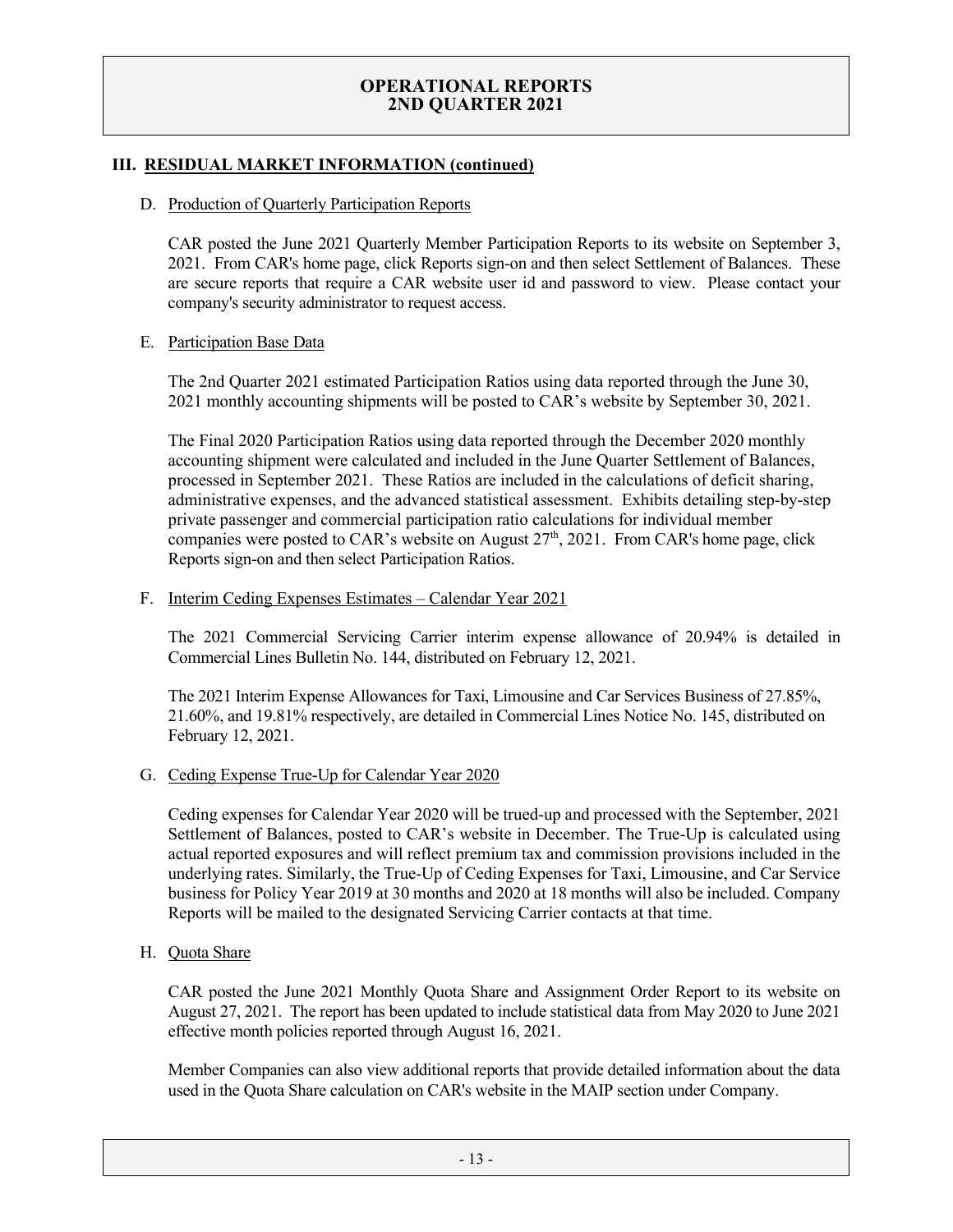# **III. RESIDUAL MARKET INFORMATION (continued)**

#### I. CAR Financial Results – Latest Deficit Projections

The latest valuation of ultimate policy year deficit projections as of June 2021 was posted to CAR's website on September 1, 2021 for the latest three policy years are as follows:

| Commercial Deficit as of June, 2021 (000)<br>(Valuation: + Surplus, - Deficit) |                          |        |  |  |
|--------------------------------------------------------------------------------|--------------------------|--------|--|--|
| Policy Year<br>Prior Qtr<br>Current Qtr                                        |                          |        |  |  |
| 2018                                                                           | $(\$35.5)$<br>$(\$33.6)$ |        |  |  |
| \$3.7<br>2019<br>\$3.0                                                         |                          |        |  |  |
| 2020                                                                           | \$30.2                   | \$29.4 |  |  |

(Numbers are in \$000s)

Deficit projections for all policy years can be found on CAR's website [\(www.commauto.com\)](http://www.commauto.com/) in the Financial Reports area using the Deficit Projections link.

#### J. Commercial Residual Market Rate Filing Withdrawn - April 27, 2021

In light of Filing Guidance Notice 2021-A issued by the Division of Insurance on March 11, 2021, CAR has withdrawn its commercial rate filing applicable to commercial policies with effective dates of July 1, 2021. This withdrawal includes the Commercial Automobile Insurance Manual Rules and Rates, and the Commercial Experience Rating Plan, originally filed on January 12, 2021.

Please refer to [Commercial Lines Notice No. 146](http://www.commauto.com/bulletins/comlines/2021/clnotice_146.pdf) for additional information.

#### K. Reappointment of the Current Four Servicing Carriers

The Governing Committee approved the recommendation of the Commercial Program Oversight Committee to reappoint the current four Servicing Carriers for a five-year term to begin with policies effective January 1, 2022. The Committee also approved a 13.0% general company and ULAE expense allowance for policy year 2022 increasing annually by 2% for the subsequent years of the term.

The Governing Committee also approved transition procedures addressing agency reassignments and policy issuance requirements.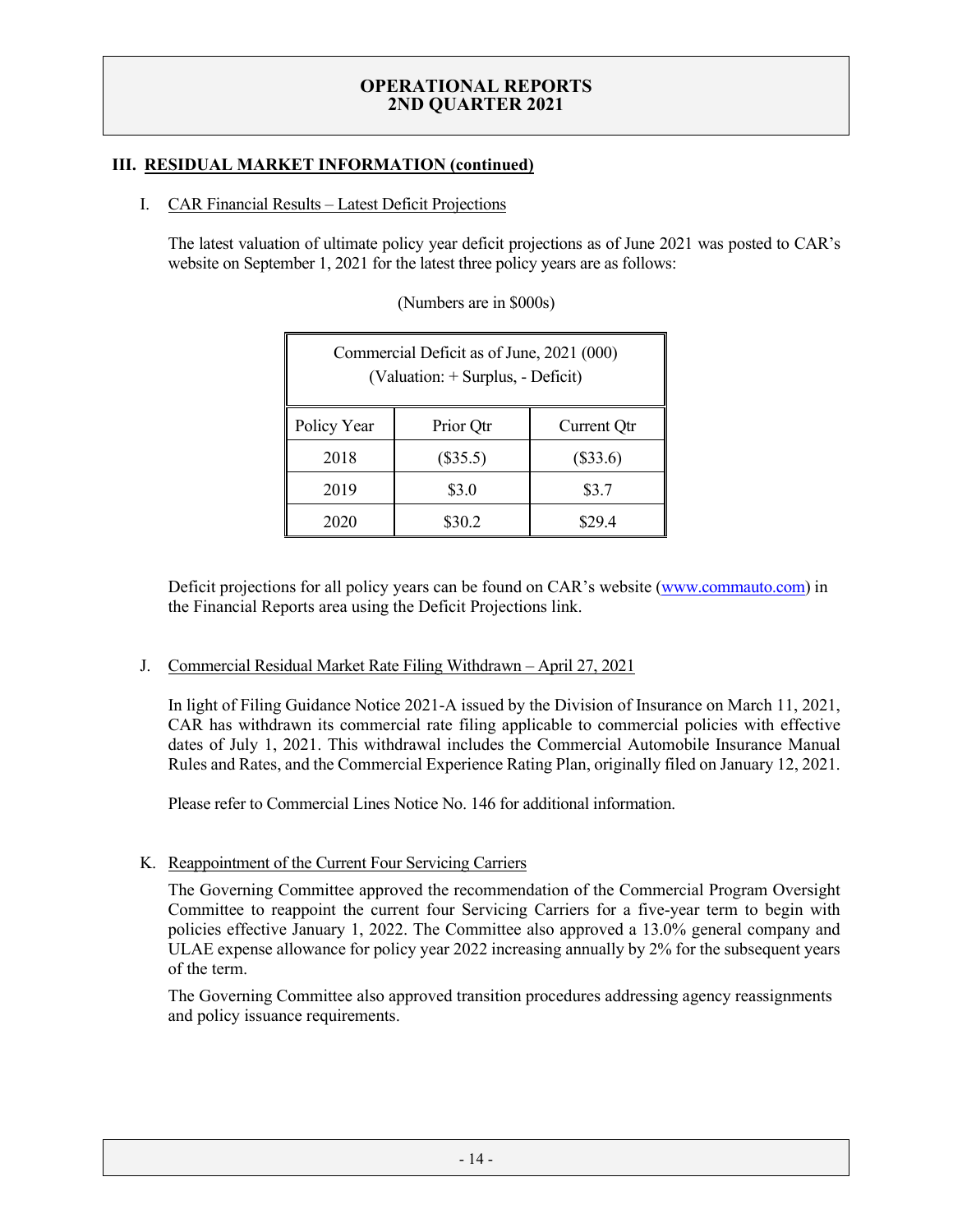#### **III. RESIDUAL MARKET INFORMATION (continued)**

#### L. Rule 29 Voluntary Credits

CAR ran the Rule 29 credit edit reports for effective date June data in mid-August. These reports are available on CAR's website under the Data Reporting and Quality Reports page.

There is no tolerance level for the Rule 29 credits. If a record is incorrect, the credit is not applied. The table below shows the industry's error percent starting with the January 2019 accounting date.

| <b>Accounting</b><br>Date | <b>Reported Credit</b><br>Premium | <b>Adjusted</b><br><b>Credit</b><br>Premium | Rule 29<br><b>Credit Impact</b> | <b>Error</b><br>Percentage |
|---------------------------|-----------------------------------|---------------------------------------------|---------------------------------|----------------------------|
| Jan. 2019                 | 893,890,063                       | 881,140,060                                 | $-12,750,003$                   | 1.43%                      |
| Feb. 2019                 | 892,007,624                       | 879,454,384                                 | $-12,553,240$                   | 1.41%                      |
| March 2019                | 894,491,592                       | 881,727,999                                 | $-12,763,593$                   | 1.43%                      |
| April 2019                | 899,332,721                       | 886,459,002                                 | $-12,873,719$                   | 1.43%                      |
| May 2019                  | 899,769,870                       | 887,084,103                                 | $-12,685,767$                   | 1.41%                      |
| June 2019                 | 899,552,945                       | 887,013,884                                 | $-12,539,061$                   | 1.39%                      |
| <b>July 2019</b>          | 913,273,955                       | 900, 343, 902                               | $-12,930,053$                   | 1.42%                      |
| August 2019               | 920,564,625                       | 907,799,394                                 | $-12,765,231$                   | 1.39%                      |
| Sept 2019                 | 908,403,551                       | 895,834,183                                 | $-12,569,368$                   | 1.38%                      |
| Oct 2019                  | 902,467,157                       | 889, 838, 670                               | $-12,628,488$                   | 1.40%                      |
| Nov 2019                  | 900,582,755                       | 887, 96, 774                                | $-12,675,981$                   | 1.41%                      |
| Dec 2019                  | 901,020,807                       | 888,234,335                                 | $-12,786,472$                   | 1.42%                      |
| Jan. 2020                 | 899,475,299                       | 886,602,550                                 | $-12,872,749$                   | 1.43%                      |
| Feb. 2020                 | 901,917,821                       | 888, 567, 423                               | $-12.950,398$                   | 1.44%                      |
| March 2020                | 901,038,771                       | 888,062,566                                 | $-12,976,205$                   | 1.44 %                     |
| April 2020                | 900,812,758                       | 887,531,268                                 | $-13,281,490$                   | 1.47%                      |
| <b>May 2020</b>           | 907,184,560                       | 893,418,454                                 | $-13,766,106$                   | 1.52%                      |
| June 2020                 | 919,180,430                       | 904,970,834                                 | $-14,209,596$                   | 1.55%                      |
| <b>July 2020</b>          | 931,241,344                       | 917,546,045                                 | -13,395,299                     | 1.47%                      |
| August 2020               | 938,852,853                       | 924,595,775                                 | $-14,257,078$                   | 1.52%                      |
| Sept 2020                 | 946,929,284                       | 931,843,069                                 | $-15,086,215$                   | 1.59%                      |
| Oct 2020                  | 949,968,358                       | 934,666,747                                 | $-15,301,611$                   | 1.61%                      |
| Nov 2020                  | 951,581,426                       | 936,115,688                                 | $-15,465,738$                   | $1.63~\%$                  |
| Dec 2020                  | 955, 915, 728                     | 939,750,307                                 | $-16, 165, 421$                 | 1.69%                      |
| Jan 2021                  | 958,147,692                       | 942,815,188                                 | $-15,332,504$                   | 1.60%                      |
| Feb 2021                  | 962,401,368                       | 945, 977, 784                               | $-16,423,584$                   | 1.71%                      |
| March 2021                | 971,383,545                       | 954,168,192                                 | $-17,215,363$                   | 1.77%                      |
| April 2021                | 977,617,682                       | 959,704,230                                 | $-17,913,452$                   | 1.83%                      |
| May 2021                  | 979,947,295                       | 962,006,373                                 | $-17,940,922$                   | 1.83%                      |
| June 2021                 | 978,448,667                       | 960,087,627                                 | $-18,361,040$                   | 1.88%                      |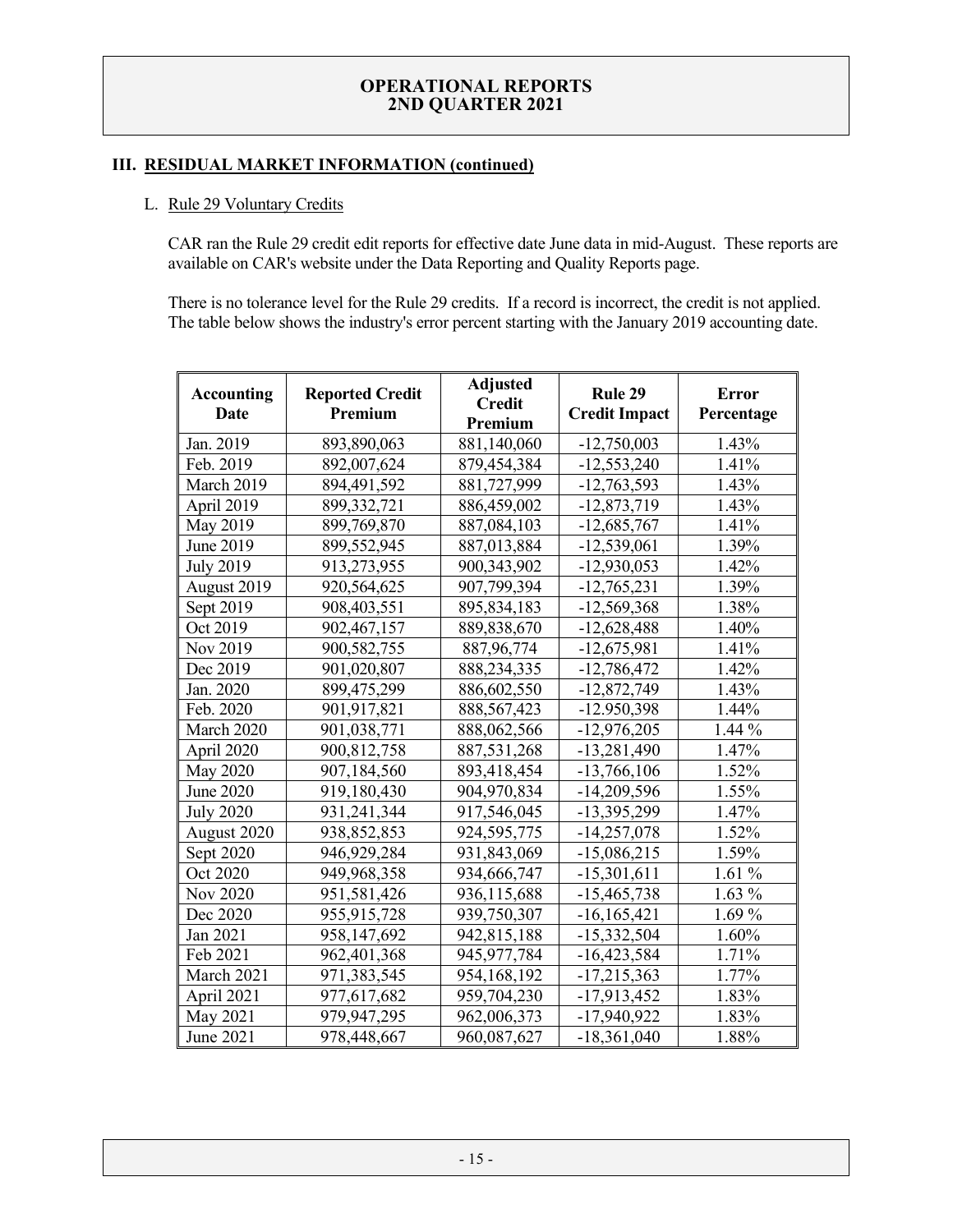# **IV. ACCOUNTING SYSTEM**

#### A. Update of the Online Accounting System

CAR updates the online accounting system every Thursday night. Accordingly, all new premiums and loss activity and all correction activity are posted to the system on Thursday evenings and viewable to the industry on Friday mornings. This schedule deviates throughout the year following the Monthly Accounting Submission's due date schedule. The table below shows the schedule for updates to the CAR accounting system.

| <b>Month</b>     | <b>MAS Due Date</b> | <b>Statistical System Update</b> | Quarter                      |
|------------------|---------------------|----------------------------------|------------------------------|
| January 2021     | March 15, 2021      | March 17, 2021                   |                              |
| February 2021    | April 15, 2021      | April 16, 2021                   | 1st Quarter 2021             |
| March 2021       | May 17, 2021        | May 18, 2021                     |                              |
| April 2021       | June 15, 2021       | June 16, 2021                    |                              |
| May 2021         | July 15, 2021       | July 16, 2021                    | $2nd$ Quarter 2021           |
| June 2021        | August 16, 2021     | August 17, 2021                  |                              |
| <b>July 2021</b> | September 15, 2021  | September 16, 2021               |                              |
| August 2021      | October 15, 2021    | October 16, 2021                 | 3 <sup>rd</sup> Quarter 2021 |
| September 2021   | November 15, 2021   | November 16, 2021                |                              |
| October 2021     | December 15, 2021   | December 16, 2021                |                              |
| November 2021    | January 18, 2022    | January 19, 2022                 | $4th$ Quarter 2021           |
| December 2021    | February 15, 2022   | February 16, 2022                |                              |

#### B. Error Write-Off

To ensure that each company's cession, premium, and loss reporting is accurate and timely, CAR edits all ceded data through four accounting edits to ensure sound reporting procedures. If any ceded record fails one or more of these edits, it lists on the Error Policies report on CAR's website. (You can find a description of these error codes in the Policy Edit Package).

For losses specifically, CAR requires every record to be fixed within one year of falling into accounting error. If a loss record has not been fixed after a year of remaining in error, CAR writesoff that loss record and assesses an interest fee of 10%. This write-off process occurs the last Saturday of every month. The table on the following page shows the write-off amounts and associated 10% fees for second quarter 2021.

Lastly, CAR also provides loss data eligible for future loss write-offs. The potential loss write-offs for September 2021 through February 2022 are shown following the 2nd Quarter Write-Off exhibit.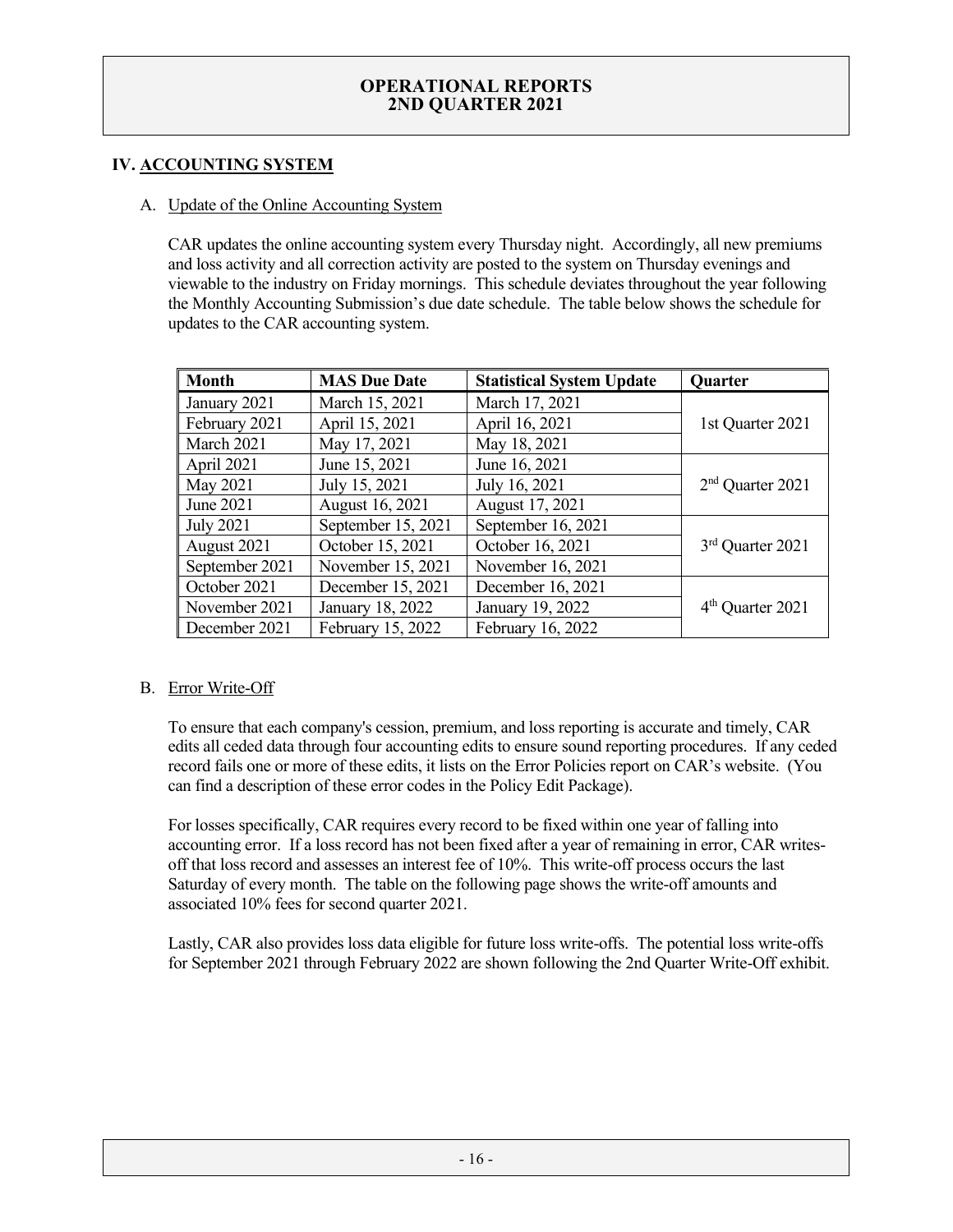# **IV. ACCOUNTING SYSTEM (continued)**

# B. Critical Error Write-Off (continued)

| Company      | <b>May 2021</b> | <b>June 2021</b> | <b>July 2021</b> | <b>Total</b> |
|--------------|-----------------|------------------|------------------|--------------|
| 154          |                 |                  |                  |              |
| 245          |                 |                  |                  |              |
| 279          |                 |                  |                  |              |
| 717          |                 |                  |                  |              |
| 732          |                 |                  |                  |              |
| 734          |                 |                  |                  |              |
| 773          |                 |                  |                  |              |
| <b>Total</b> |                 |                  |                  |              |

#### 2nd Quarter 2021 – Loss Write-Off

2nd Quarter 2021 – 10% Loss of Investment Fees

| Company      | <b>May 2021</b> | <b>June 2021</b> | <b>July 2021</b> | <b>Total</b> |
|--------------|-----------------|------------------|------------------|--------------|
| 154          |                 |                  |                  |              |
| 245          |                 |                  |                  |              |
| 279          |                 |                  |                  |              |
| 717          |                 |                  |                  |              |
| 734          |                 |                  |                  |              |
| 773          |                 |                  |                  |              |
| <b>Total</b> |                 |                  |                  |              |

Potential Loss Write-Off September 2021 through May 2022

| Company       | <b>September</b><br>2021 | October<br>2021 | <b>November</b><br>2021 | <b>December</b><br>2021 | January<br>2022 | February<br>2022 | Grand<br><b>Total</b> |
|---------------|--------------------------|-----------------|-------------------------|-------------------------|-----------------|------------------|-----------------------|
| 154           |                          |                 |                         |                         |                 |                  |                       |
| 279           |                          |                 |                         |                         |                 |                  |                       |
| 717           |                          |                 |                         |                         |                 |                  |                       |
| 732           |                          |                 |                         |                         |                 |                  |                       |
| 734           |                          |                 |                         |                         |                 |                  |                       |
| 773           |                          |                 |                         |                         |                 |                  |                       |
|               |                          |                 |                         |                         |                 |                  |                       |
| <b>Totals</b> |                          |                 |                         |                         |                 |                  |                       |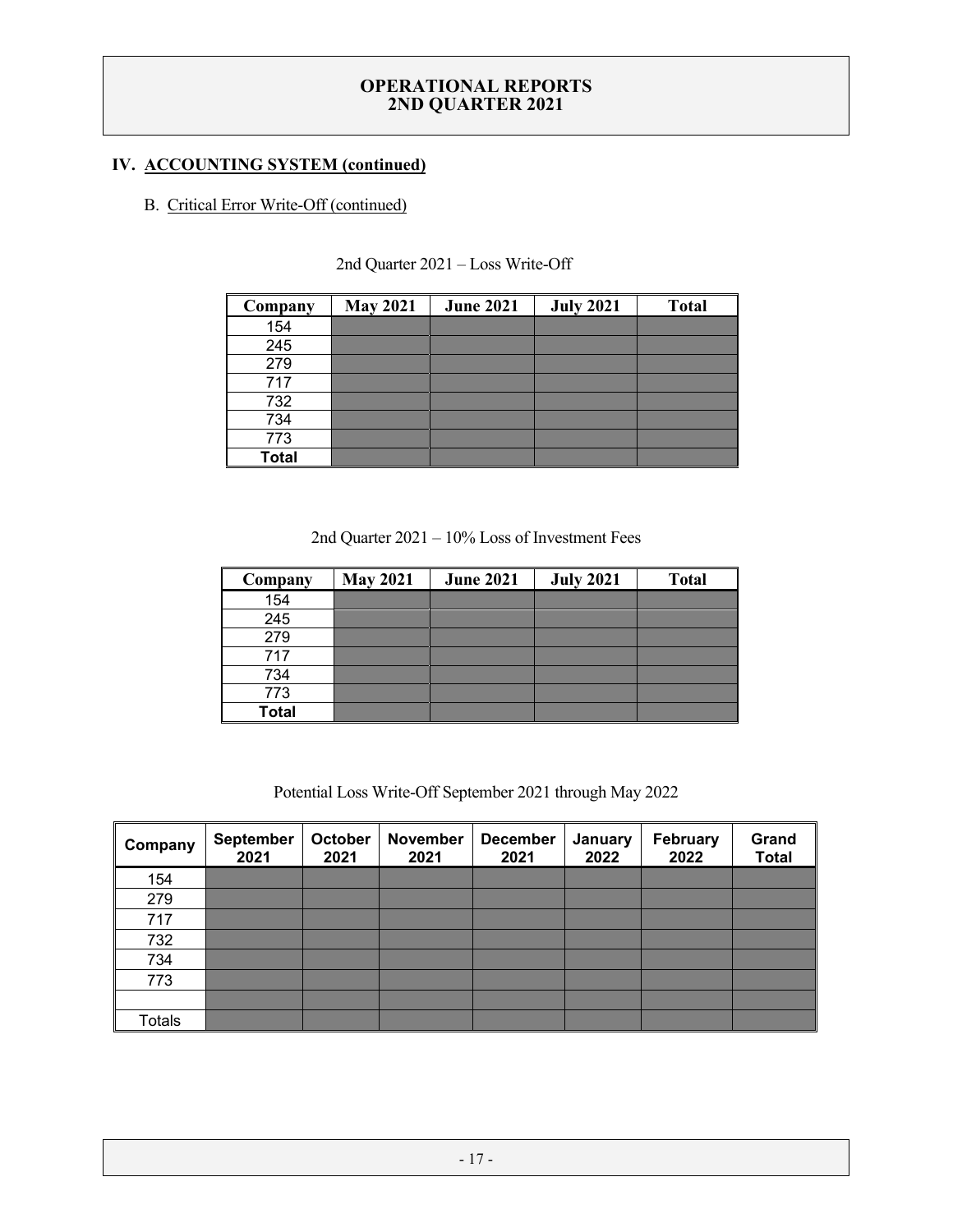# **IV. ACCOUNTING SYSTEM (continued)**

#### C. Non-Critical Error "Audit Review" Program

With the implementation of the CAR Accounting system moving to the website and off of the mainframe platform, there have been changes to the accounting edits. Specifically, error codes 3, 5, 8 through 11 have been eliminated from displaying in the CAR Accounting system. Accordingly, the Audit Review program has become obsolete as these error codes will no longer be monitored.

#### D. Ceded Premiums In Error – Limited Commercial Servicing Carriers

The exhibit below shows a summary of ceded premium in accounting error. Companies can view their error policies via CAR's website under the CAR Accounting link from the main Reports Page. CAR is providing this information as a way for Limited Commercial Servicing Carriers to monitor both their ceded premium and ceded loss reporting to correct any errors prior to a write-off or close of a policy effective reporting year.

| Company   | Policy Effective | <b>Critical Premium</b> | <b>Error Percent</b> |
|-----------|------------------|-------------------------|----------------------|
|           | Year             | Dollars                 |                      |
| 154       | 2019             | 0                       | 0.00                 |
| 154       | 2020             | $\theta$                | 0.00                 |
| 154       | 2021             | 252,868                 | 0.95                 |
| 279       | 2019             | 0                       | 0.00                 |
| 279       | 2020             | $\theta$                | 0.00                 |
| 279       | 2021             | $\theta$                | 0.00                 |
| 717       | 2019             | $\theta$                | 0.00                 |
| 717       | 2020             | $\theta$                | 0.00                 |
| 717       | 2021             | $\theta$                | 0.00                 |
| 732       | 2019             | $\theta$                | 0.00                 |
| 732       | 2020             | $\theta$                | 0.00                 |
| 732       | 2021             | 1,882                   | 0.01                 |
| 734       | 2019             | 0                       | 0.00                 |
| 734       | 2020             | $\theta$                | 0.00                 |
| 734       | 2021             | $\theta$                | 0.00                 |
| 773       | 2019             | $\boldsymbol{0}$        | 0.00                 |
| 773       | 2020             | $\theta$                | 0.00                 |
| 773       | 2021             | $\overline{0}$          | 0.00                 |
| Total Ind |                  | 254,750                 | 0.05                 |

#### E. Penalty Forecasting Program

CAR produces the Penalty Forecasting exhibits in March, June, September, and December. The program helps companies in their correction efforts and helps Servicing Carriers track potential future penalties if corrective actions are not taken by the companies. If you do not have access to the reports, please contact your company's Security Administrator to request access.

CAR posted the 2nd Quarter 2021 forecasting reports on September 7, 2021.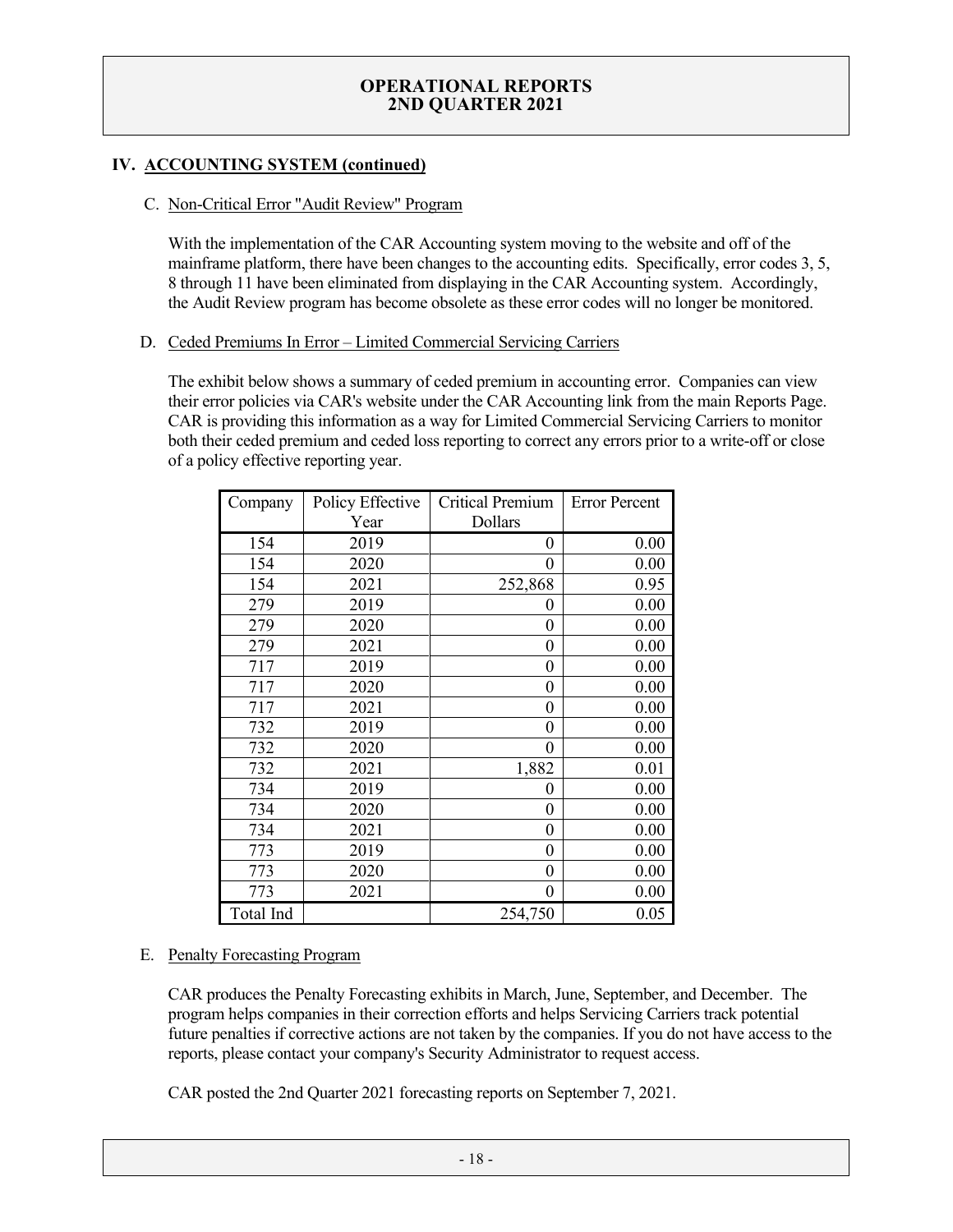# **IV. ACCOUNTING SYSTEM (continued)**

### F. **2019 Cession/No Premium Write-Off**

When CAR closes a cession reporting year, it assesses a final penalty against policies that have an active cession record but no corresponding positive premium. The 2019 premium reporting year is due to close on February 16, 2022. Accordingly, CAR will no longer accept cession activity for the 2019 policy effective year and all policies that contain an active cession with no positive premium will be subject to the cession/no premium write-off penalty. The annual Cession/No Premium Write-Off amounts are based on a policy count (excluding flat cancelled and cession/no premium policies) divided by the corresponding full premium (rather than deviated), at 15 months.

Please reference the table below for the write-off penalty amounts for 2019 effective date policies and for historical information.

| Year | <b>PP</b> Penalty | <b>Commercial</b><br><b>Penalty</b> | Taxi/Limo/CAR<br><b>Service Penalty</b> |
|------|-------------------|-------------------------------------|-----------------------------------------|
| 2019 | N/A               | \$9,500                             | \$9,000                                 |
| 2018 | N/A               | \$7,700                             | \$8,600                                 |
| 2017 | N/A               | \$6,700                             | \$9,100                                 |
| 2016 | N/A               | \$5,700                             | \$8,200                                 |
| 2015 | N/A               | \$5,500                             | \$8,300                                 |
| 2014 | N/A               | \$5,200                             | \$8,300                                 |
| 2013 | N/A               | \$4,900                             | \$8,100                                 |
| 2012 | N/A               | \$4,600                             | \$7,700                                 |
| 2011 | N/A               | \$4,400                             | \$8,100                                 |
| 2010 | N/A               | \$4,500                             | \$7,300                                 |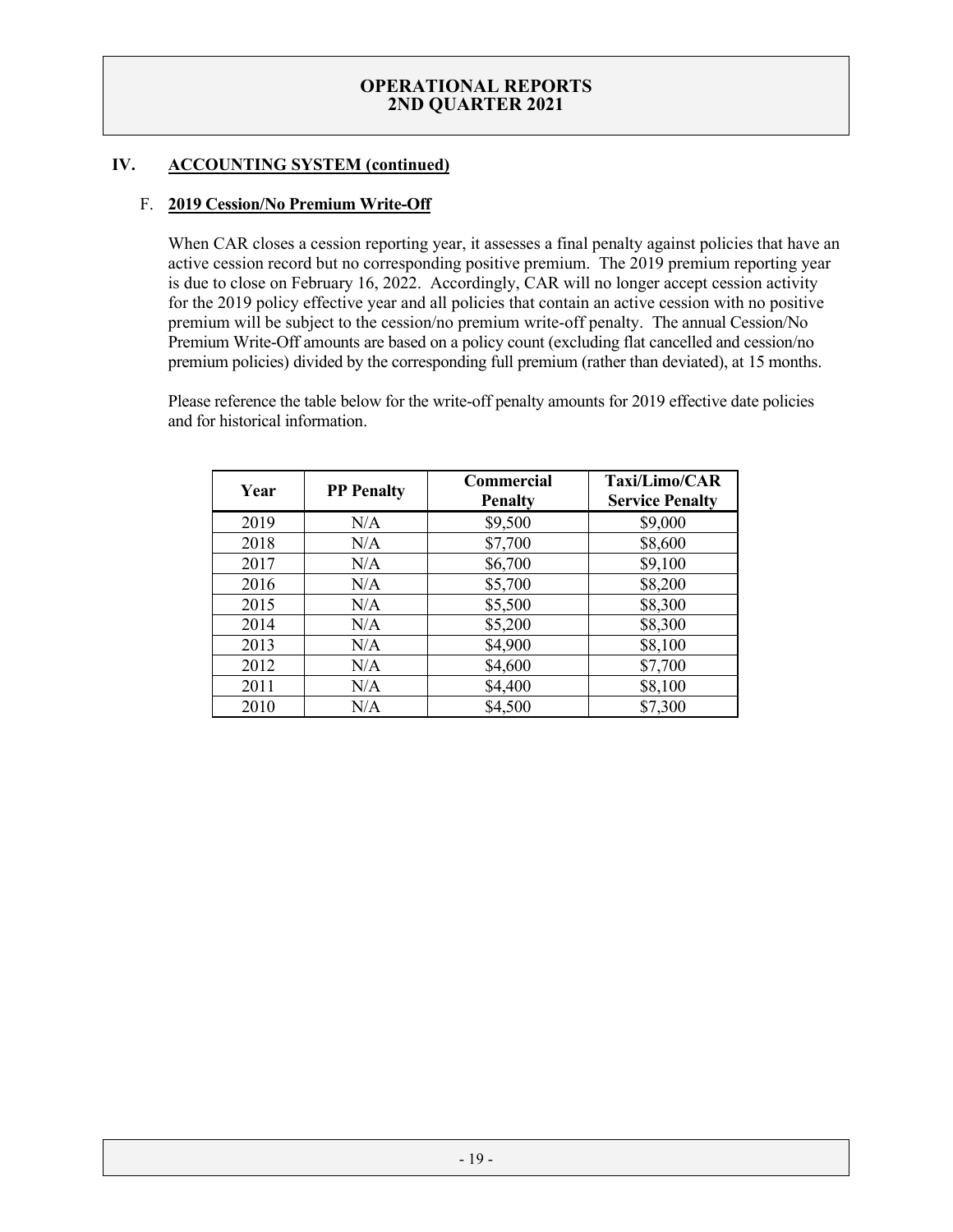# **V. STATISTICAL AGENT FUNCTION**

### A. Update of the Online Statistical System

CAR loads statistical data to its permanent database files and updates the online statistical system every Wednesday night. Accordingly, all new premiums and loss activity and all correction activity are posted to the system on Wednesday evenings and viewable to the industry on Thursday mornings. This schedule deviates throughout the year following the end of every Monthly Accounting Submission period. The table below shows this schedule for updates to the statistical system.

| <b>Month</b>     | <b>MAS Due Date</b> | <b>Statistical System Update</b> | Quarter            |
|------------------|---------------------|----------------------------------|--------------------|
| January 2021     | March 15, 2021      | March 17, 2021                   |                    |
| February 2021    | April 15, 2021      | April 16, 2021                   | 1st Quarter 2021   |
| March 2021       | May 17, 2021        | May 18, 2021                     |                    |
| April 2021       | June 15, 2021       | June 16, 2021                    |                    |
| May 2021         | July 15, 2021       | July 16, 2021                    | $2nd$ Quarter 2021 |
| June 2021        | August 16, 2021     | August 17, 2021                  |                    |
| <b>July 2021</b> | September 15, 2021  | September 16, 2021               |                    |
| August 2021      | October 15, 2021    | October 16, 2021                 | 3rd Quarter 2021   |
| September 2021   | November 15, 2021   | November 16, 2021                |                    |
| October 2021     | December 15, 2021   | December 16, 2021                |                    |
| November 2021    | January 18, 2022    | January 19, 2022                 | $4th$ Quarter 2021 |
| December 2021    | February 15, 2022   | February 16, 2022                |                    |

# B. Annual Statement and Annual Statement Reconciliation

CAR collects the quarterly annual statement figures from the industry according to the schedule below. Those companies that have greater than a 5% dollar difference between the data statistically reported and the financial data entered on the Page 14 must respond to this difference according to the schedule below.

| Quarter  | Due Date<br>Quarterly Annual<br>Statement | Run Date of the<br>Reconciliation<br>Program | Due Date<br><b>Reconciliation Response</b> |
|----------|-------------------------------------------|----------------------------------------------|--------------------------------------------|
| 1st 2021 | June 15, 2021                             | July 1, 2021                                 | Approx. August 1, 2021                     |
| 2nd 2021 | September 15, 2021                        | October 1, 2021                              | Approx. November 1, 2021                   |
| 3rd 2021 | December 15, 2021                         | January 3, 2022                              | Approx. February 3, 2022                   |
| 4th 2021 | March 15, 2022                            | April 1, 2022                                | Approx. May 3, 2022                        |

The Annual Statement collection of Page 14's for 1st Quarter 2021 was due on June 15, 2021. Penalties for late Page 14 amounted to \$6,400. Reconciliation 1st Quarter 2021 responses were due August 1, 2021 and penalties amounted to \$1,100. All penalties were included 2nd Quarter 2021 Settlement of Balances. CAR is currently collecting 2nd Quarter 2021 Annual Statement Statutory Page 14 data and it is due at CAR on September 15, 2021. The 2nd Quarter 2021 Reconciliation is due to run on or about October 1, 2021.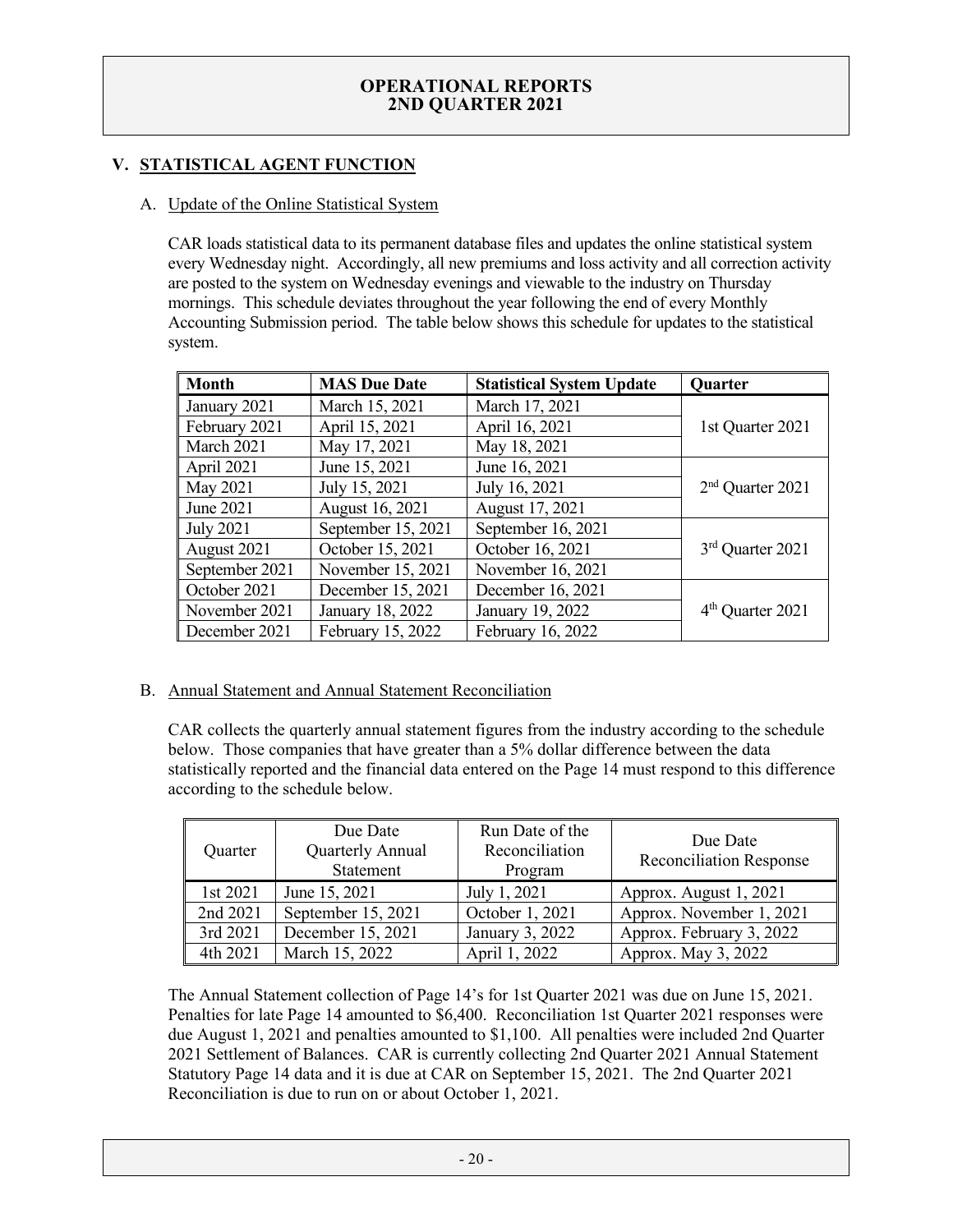# **V. STATISTICAL AGENT FUNCTION (continued)**

# C. Rate Edit Processing

CAR processes ceded commercial data through a rate editing routine for the latest two policy effective years. The table below shows the industry results by line of business and policy effective year.

|                                               | <b>Line of Business</b> | <b>Eligible Records</b> | <b>Records in Error</b> | Error %  |
|-----------------------------------------------|-------------------------|-------------------------|-------------------------|----------|
|                                               | Liability               | 56,384                  | 521                     | $0.92\%$ |
| <b>COMM</b>                                   | No Fault                | 51,579                  | 208                     | 0.40%    |
| <b>2020 EFF</b><br><b>YEAR</b>                | Physical Damage         | 35,479                  | 295                     | 0.83%    |
|                                               | Total                   | 143,442                 | 1,024                   | 0.71%    |
| <b>COMM</b><br><b>2021 EFF</b><br><b>YEAR</b> | Liability               | 20,506                  | 147                     | 0.72%    |
|                                               | No Fault                | 20,267                  | 74                      | $0.37\%$ |
|                                               | Physical Damage         | 14,718                  | 112                     | 0.76%    |
|                                               | Total                   | 55,491                  | 333                     | 0.60%    |

The Commercial Rate Edit program incorporates a tolerance level to ensure the quality of the data the industry reports to CAR. The tolerance level is 2% and 50 records in error. If a company exceeds the rate edit tolerance levels on any one line of business, the company has six months to reduce its volume of rate errors on that line of business to below 2% or less than 50 records in error. Companies are responsible for monitoring whether they exceed the error tolerance by viewing the Commercial Rate Edit reports on CAR's website.

Commercial Rate Edit penalties apply to Current and Previous Effective Years. Current Effective Year includes policies effective January 2021 – December 2021. Previous Effective Year includes policies effective January 2020 – December 2020. Companies should contact the Residual Market Services Department regarding Rate Edit reporting.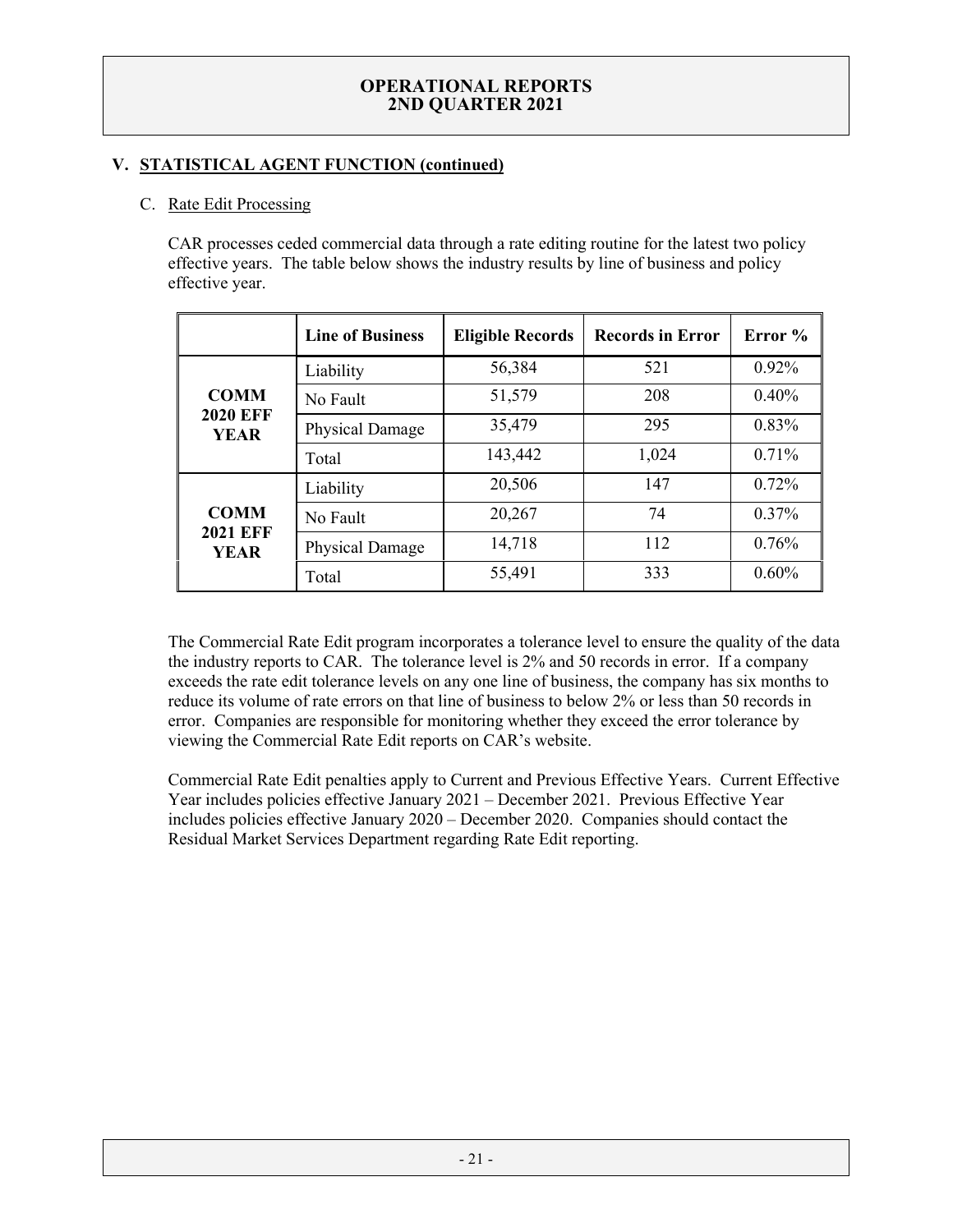# **V. STATISTICAL AGENT FUNCTION (continued)**

#### D. Deleted Washout Records

During the weekly statistical load, CAR deletes those records that washout within the same file. The table below shows those companies whose volume of deleted washout records exceeds 20% and it shows the overall industry total for all companies combined. If you would like to know your own company's washout total, please contact your Data Analyst. Periodically, CAR contacts those companies that have an excessive volume of washout activity to encourage them to reduce their volume.

| <b>COMPANY</b> | <b>RECORD</b> | <b>WASHOUT</b> | WASHOUT        |
|----------------|---------------|----------------|----------------|
| <b>NUMBER</b>  | <b>COUNT</b>  | <b>COUNT</b>   | <b>PERCENT</b> |
| 017            | 192           | 616            | 31.17          |
| 033            | 628,778       | 1,597,800      | 39.35          |
| 100            | 32,229        | 136,570        | 23.60          |
| 118            | 52,667        | 149,615        | 35.20          |
| 141            | 152,189       | 304,735        | 49.94          |
| 153            | 1,281,239     | 4,258,237      | 30.09          |
| 154            | 187,800       | 373,460        | 50.29          |
| 156            | 8,130         | 21,638         | 37.57          |
| 158            | 16            | 19             | 84.21          |
| 201            | 4,118         | 16,303         | 25.26          |
| 226            | 1,433         | 2,971          | 48.23          |
| 256            | 1,888         | 2,217          | 85.16          |
| 261            | 2,530         | 4,242          | 59.64          |
| 263            | 32            | 102            | 31.37          |
| 265            | 568           | 812            | 69.95          |
| 334            | 34            | 53             | 64.15          |
| 344            | 1,570         | 6,211          | 25.28          |
| 362            | 268,519       | 362,638        | 74.05          |
| 402            | 7,408         | 15,051         | 49.22          |
| 418            | 20,867        | 80,535         | 25.91          |
| 420            | 5,302         | 12,423         | 42.68          |
| 424            | 2,913         | 13,096         | 22.24          |
| 443            | 3,160         | 4,433          | 71.28          |
| 503            | 62            | 214            | 28.97          |
| 577            | 17,800        | 82,044         | 21.70          |
| 626            | 53,898        | 105,374        | 51.15          |
| 627            | 3,534         | 12,424         | 28.44          |
| 638            | 478           | 689            | 69.38          |
| 664            | 207,348       | 655,604        | 31.63          |
| 726            | 12            | 54             | 22.22          |
| 731            | 443,024       | 2,200,030      | 20.14          |
| 737            | 438,154       | 1,426,050      | 30.73          |
| 748            | 14            | 53             | 26.42          |
| 770            | 166,075       | 601,507        | 27.61          |
| 785            | 1,127,358     | 4,106,458      | 27.45          |

Deleted Washout Totals For All Shipments Received Through 06/2021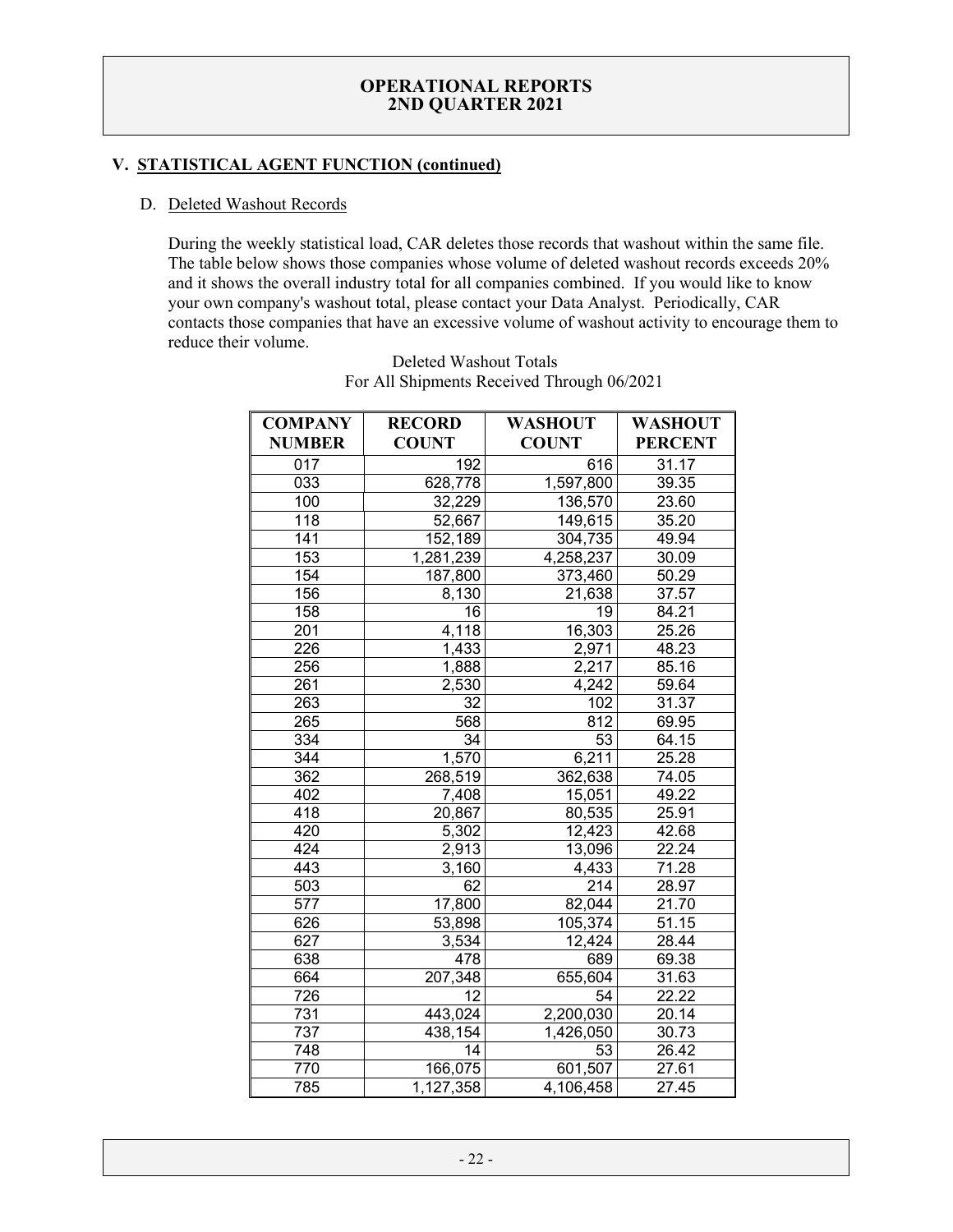# **V. STATISTICAL AGENT FUNCTION (continued)**

| <b>COMPANY</b><br><b>NUMBER</b> | <b>RECORD</b><br><b>COUNT</b> | <b>WASHOUT</b><br><b>COUNT</b> | <b>WASHOUT</b><br><b>PERCENT</b> |
|---------------------------------|-------------------------------|--------------------------------|----------------------------------|
| 823                             | 2,044,164                     | 4,439,823                      | 46.04                            |
| 881                             | 726                           | 1,927                          | 37.68                            |
| 902                             | 68,550                        | 128,292                        | 53.43                            |
| 910                             | 29,054                        | 53,106                         | 54.71                            |
| 948                             | 2,549                         | 10,083                         | 25.28                            |
| 958                             | 928                           | 3,572                          | 25.98                            |
| 963                             | 4,856                         | 14,735                         | 32.96                            |
| 996                             | 380                           | 1,121                          | 33.90                            |
|                                 |                               |                                |                                  |
| <b>Total Industry</b>           | 9,018,694                     | 52.608.388                     | 17.14%                           |

# D. Deleted Washout Records (continued)

The 2020 washout total following the 06/2020 shipments was 14.39%

# E. Distributional Edits Systems

The Distributional Analysis Edit System is a web report CAR developed to help determine whether companies are experiencing reporting issues relating to Data Quality. The reports are segmented into three sections by type of business: Private Passenger Total Market, Commercial – Voluntary and Commercial – Servicing Carrier business.

The Private Passenger and Commercial Statistical Plan revisions were approved on December 10, 2019 which included an update to the Distributional Analysis Reporting where the components and penalties associated with the Distributional Analysis beginning with the 2020 Distributional Analysis Program have been incorporated with the Statistical Data Quality Penalties. A response is now required by the specified due date or companies will receive a penalty assessment. These details can be found within the Data Quality Program on the Private Passenger and Commercial Massachusetts Statistical Plan Manuals.

CAR ran the report in early March for the December 2020 period. Companies were to respond to any over tolerances by May 7, 2021. The total penalty assessment for the number of outstanding missing and incomplete responses amounted to \$1,950 assessed within 2Q 2021 – Settlement of Balances.

Any questions regarding this reporting should be directed to your companies Data Analyst or a CAR Staff member of the Operational Services Department.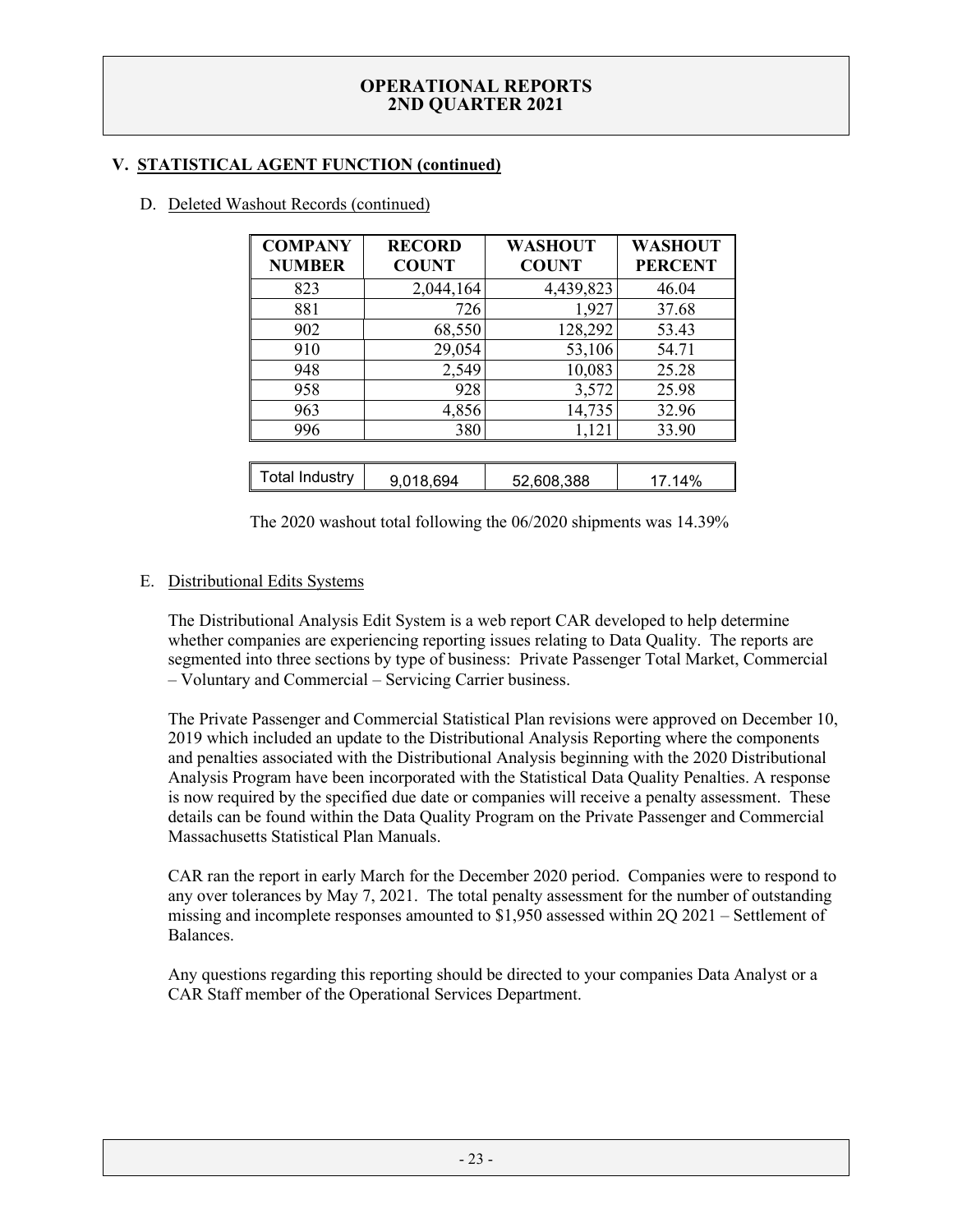# **VI. COMMUNICATIONS**

### A. CAR's Website

To assist Servicing Carriers in evaluating their assigned ERPs relative to CAR Rule 14, C – Production Criteria, CAR developed an application that provides commercial automobile written premium totals for each agency assigned to each Servicing Carrier. The written premiums reflected are the total of both ceded and voluntary commercial auto premiums for all reporting companies for each assigned agency. The data is updated monthly and reflects the most recent 12 months of reported data.

CAR is moving the CAR Accounting error and informational reports to the website along with the Reinsurance Audit reports in mid-September 2021. CAR will distribute a Bulletin announcing the implementation date.

#### B. Telecommunications

The telecommunications system is available to the industry from 7:00 am to 6:00 pm Monday through Friday. It allows users to access data housed on CAR's mainframe such as policy history information.

The remaining system on CAR's mainframe includes: Statistical Policy Histories only.